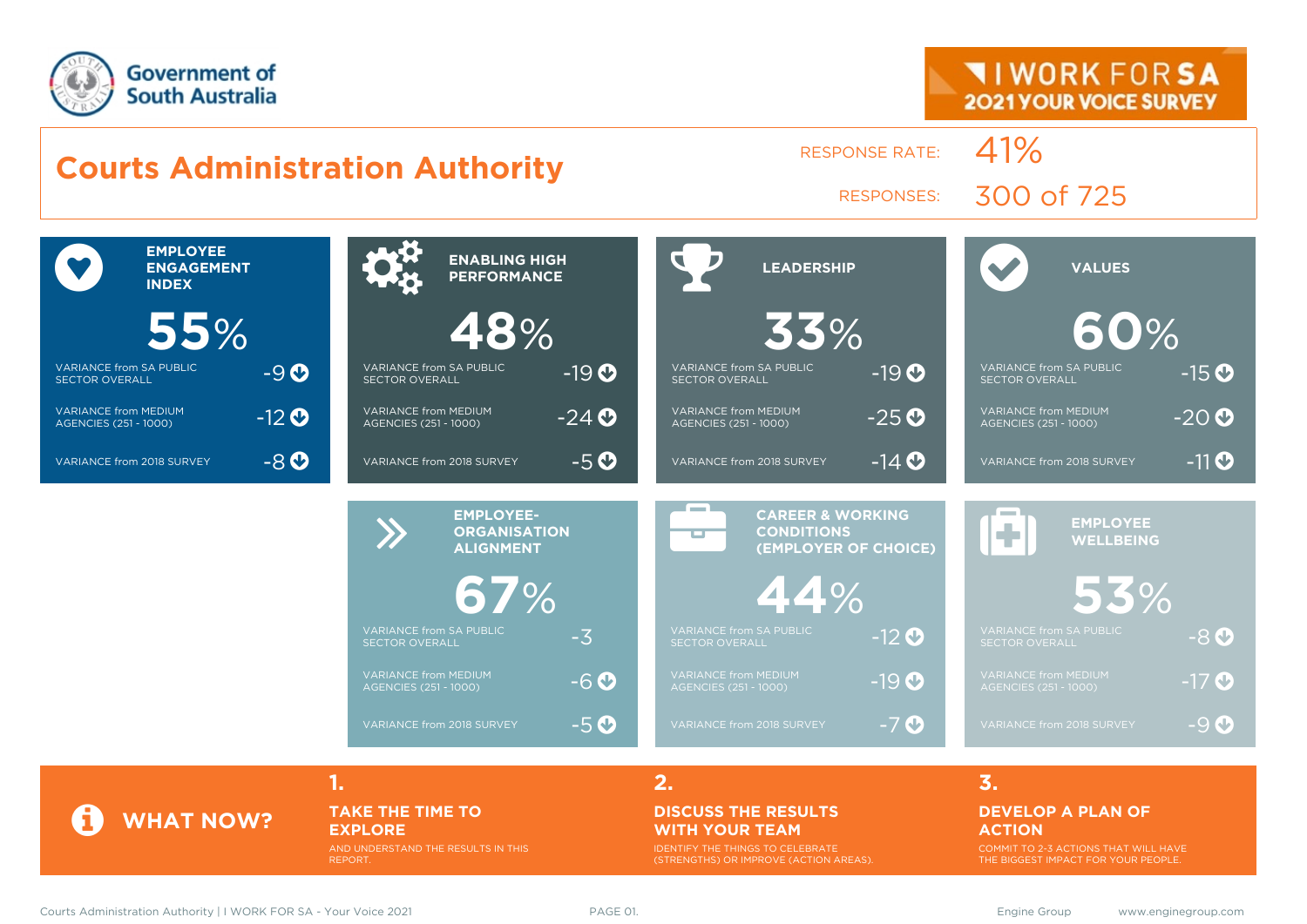### **TIPS & SUGGESTIONS**

#### **UNDERSTANDING YOUR REPORT AND GETTING TO ACTION!**

THE SCORES ON THE FRONT PAGE GIVE YOU SOME SUMMARY INFORMATION. FIRST TAKE THE TIME TO FULLY UNDERSTAND THIS REPORT BEFORE SHARING WITH OTHERS.

# **01.**

**Take the time to digest the scores and identify the areas where you are performing well.**

These will tend to be high scores which are notably above any comparative scores. These should be celebrated. Share the good news with employees.

WHAT IS YOUR RESPONSE RATE? IF HIGH, THE RESULTS WILL BE REPRESENTATIVE OF THE VIEWS OF YOUR COLLEAGUES. IF LOW (<20%) TAKE CARE WHEN INTERPRETING THE RESULTS. ENCOURAGE ALL COLLEAGUES TO HELP WITH ACTION PLANNING AND HOPEFULLY THIS WILL ENCOURAGE THEM TO COMPLETE THE SURVEY NEXT TIME.

HOW DO YOUR SCORES COMPARE TO THE AVAILABLE COMPARISONS?

**ARE THERE ANY SCORES THAT ARE UNEXPECTED?**

#### **Identify areas that need improvement. 02.**

These will be the lower scores, and/or those which are scoring notably below your comparators. Discuss these areas with your colleagues in focus groups or one-to-one discussions. Gather their thoughts and solutions before deciding actions to take.

Review the high neutral responses (lots of employees ticking 'neither agree nor disag **employees ticking 'neither agree nor disagree')**

> Ask your colleagues about their views to find out what is causing this uncertainty. More communication and involvement may help to shift them to a positive frame of mind.

**04.**

**Consider what actions could be taken which will have the greatest impact on employee engagement.**

It may be helpful to discuss with your manager or other colleagues (your peers, HR, subject matter experts) to share ideas before developing plans for action.

There are lots of websites of ideas and case studies to give you further inspiration and top tips.

Some actions may be 'quick wins' and short term. However, in most instances, you will need to think Some actions may be 'quick wins'<br>and short term. However, in most<br>instances, you will need to think<br>longer term.

**What do you want employees to be saying about their working lives in the future?**

**What should be put in place to achieve this?**

The 'All questions' pages show every question asked in positively (strongly agree + agree), neutrally (neither agree nor disagree) or negatively (disagree + strongly disagree). Look at how your positive score compares to your parent unit, and your last survey's results.

**Is there room for**  Is there room for<br>improvement?

Courts Administration Authority | I WORK FOR SA - Your Voice 2021 **PAGE 02.** PAGE 02. Engine Group www.enginegroup.com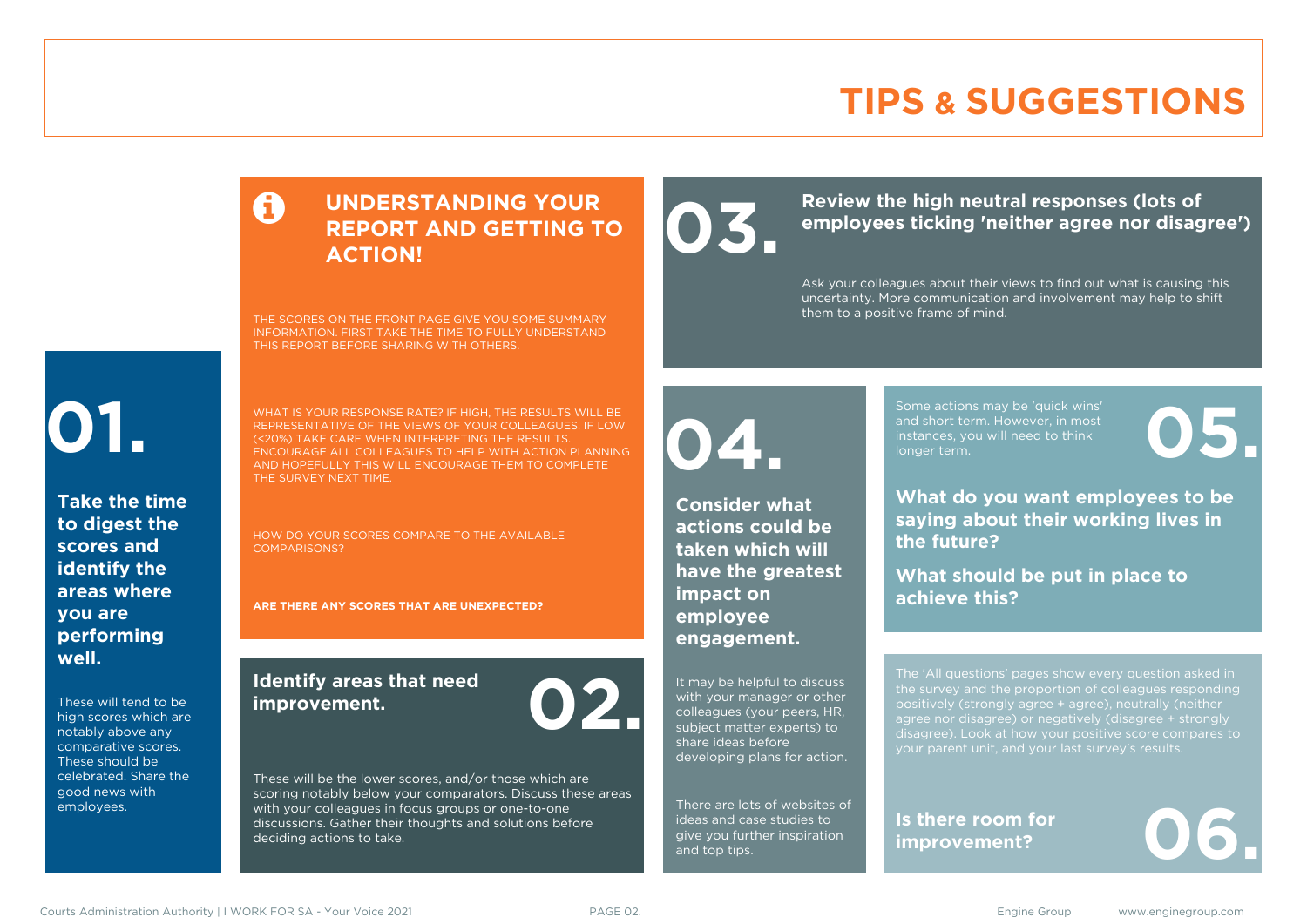### **WHAT'S NEXT**

#### A

#### **WHAT'S NEXT?**

SHARE RESULTS WITH YOUR PEOPLE.

SPEND TIME EXPLORING THE DRIVERS BEHIND THE SCORES WITH YOUR PEOPLE.

DISCUSS WITH THEM WHAT ACTIONS THEY FEEL SHOULD BE TAKEN WHICH WILL HAVE THE GREATEST IMPACT ON EMPLOYEE ENGAGEMENT.

AGREE ON A SMALL NUMBER OF IMPACTFUL ACTIONS.

AGREE HOW YOU WILL MEASURE THAT ACTIONS HAVE BEEN SUCCESSFUL.

**COMMUNICATE** PROGRESS AGAINST YOUR ACTIONS.



**'I believe action will be taken on the results from this survey by the sector.'**

VARIANCE FROM 2018 SURVEY

**-1** VARIANCE FROM<br>SA PUBLIC SA PUBLIC SECTOR **OVERALL** 



-8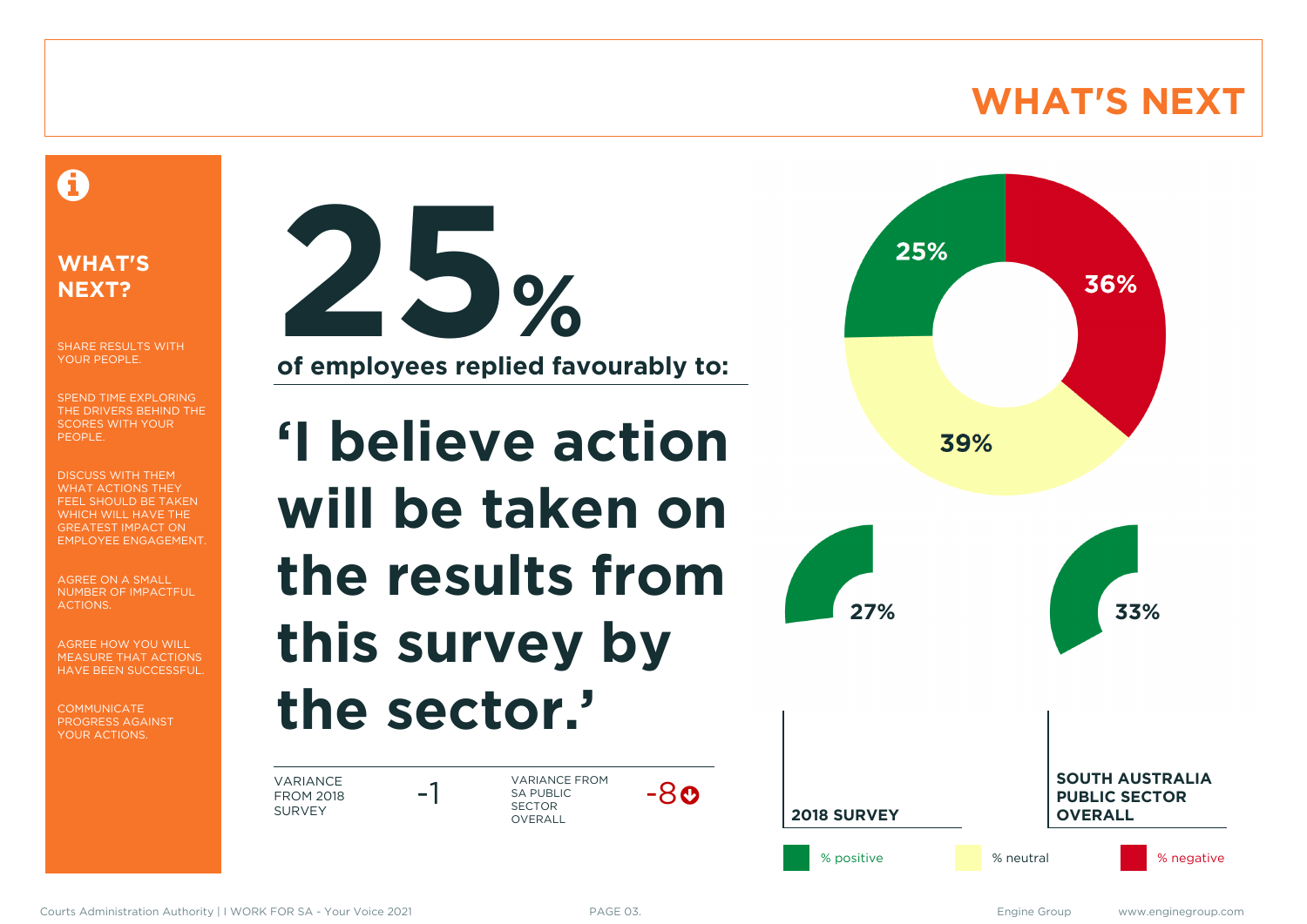### **HEADLINE SCORES**

**HIGHEST POSITIVE SCORING QUESTIONS % POSITIVE Q11b.** I understand what is expected of me to do well in my role **88**% **Q11g.** I understand how my work contributes to my agency's objectives **88**% **Q11m.** I am happy to go the 'extra mile' at work when required **81**% **Q11c.** I believe strongly in the purpose and objectives of my agency **77**% **Q11a.** My job makes good use of my skills and abilities **76**% **HIGHEST NEUTRAL SCORING QUESTIONS % NEUTRAL Q16h.** I am confident in relating my agency's Reconciliation Action Plan to my work **55**% **Q16i.** I am satisfied with the cultural learning opportunities within my agency **50**% **Q15f.** Senior managers promote collaboration between my agency and other agencies or organisations we work with **44**% **Q15e.** Senior managers in my agency are genuinely supportive of career advancement of women **41**% **Q28.** I believe action will be taken on the results from this survey by the sector **39**% **HIGHEST NEGATIVE SCORING QUESTIONS % NEGATIVE Q14g.** I am satisfied with the opportunities available for career development in my agency **52**% **Q29.** I believe action will be taken on the results from this survey by my agency **48**% **Q15d.** I feel senior managers in my agency actively engage with employees **47**% **Q15g.** I feel that senior managers keep employees informed about what's going on **46**% **Q11h.** I think it is safe to speak up and challenge the way things are done in this agency **45**% \*Note: Agency specific questions have been excluded from the above rankings. **A** FIND YOUR **HIGHEST SCORES THESE QUESTIONS ARE YOUR HIGHEST SCORING.** WHAT ARE EMPLOYEES MOST POSITIVE ABOUT? **(STRENGTHS)** WHAT ARE EMPLOYEES MOST NEUTRAL ABOUT? WHERE A LOT OF EMPLOYEES ARE RESPONDING 'NEITHER AGREE NOR DISAGREE' (% NEUTRAL), THIS MAY INDICATE MIXED VIEWS OR INCONSISTENT **EXPERIENCES (AREAS OF POTENTIAL)** WHAT ARE EMPLOYEES MOST NEGATIVE ABOUT? **(AREAS OF CONCERN)**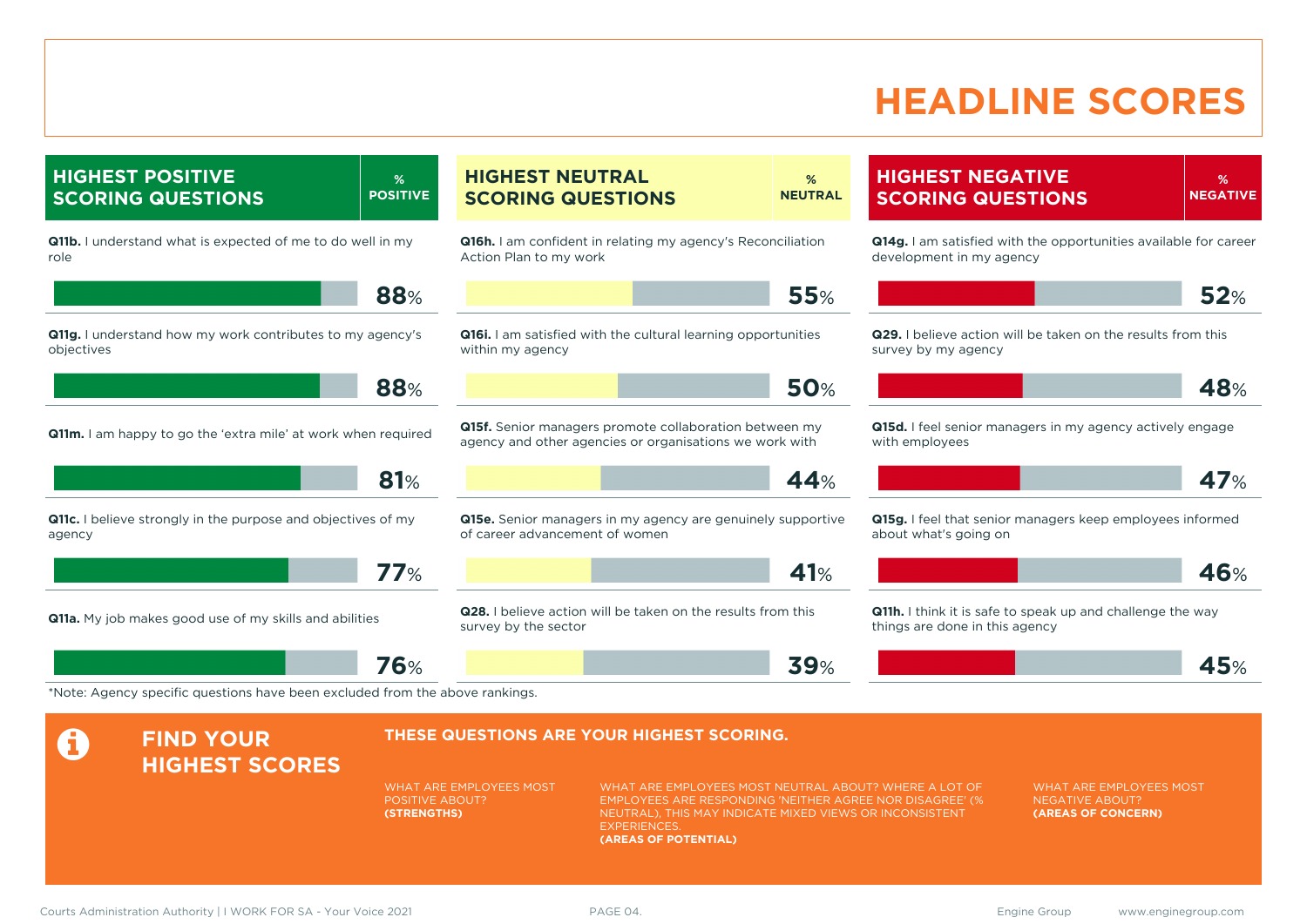### **EMPLOYEE ENGAGEMENT**

0

#### **HOW ENGAGED IS YOUR TEAM?**

THESE RESULTS PROVIDE A MEASURE OF ENGAGEMENT FOR YOUR TEAM.

THE ENGAGEMENT SCORE TELLS US THE EXTENT TO WHICH YOUR PEOPLE ARE PROUD TO WORK HERE, WOULD RECOMMEND IT, INTEND TO STAY, AND STRIVE TO GO ABOVE AND BEYOND (SAY, STAY AND STRIVE).

THERE'S A LOT OF EVIDENCE TO SHOW A STRONG LINK BETWEEN ENGAGED COLLEAGUES AND IMPROVED BUSINESS PERFORMANCE.

|               | <b>YOUR</b><br><b>EMPLOYEE</b><br>55%<br><b>ENGAGEMENT</b>          | <b>RESPONSE SCALE</b>                   | $\frac{9}{6}$<br><b>POSITIVE</b> | <b>VARIANCE</b><br><b>FROM</b><br>2018<br><b>SURVEY</b> | <b>VARIANCE</b><br><b>FROM SA</b><br><b>PUBLIC</b><br><b>SECTOR</b><br><b>OVERALL</b> | <b>VARIANCE</b><br><b>FROM MEDIUM</b><br><b>AGENCIES (251</b><br>$-1000$ ) |
|---------------|---------------------------------------------------------------------|-----------------------------------------|----------------------------------|---------------------------------------------------------|---------------------------------------------------------------------------------------|----------------------------------------------------------------------------|
|               | <b>SCORE</b>                                                        |                                         |                                  | $-8O$                                                   | $-9O$                                                                                 | $-12$ <b>O</b>                                                             |
| <b>SAY</b>    | Q27d. Iam proud to tell others I work for my agency                 | 35<br>27<br>22<br>9                     | <b>57%</b>                       | $-6o$                                                   | $-10$                                                                                 | $-13$ <sup>O</sup>                                                         |
|               | <b>Q27e.</b> I would recommend my agency as a good place<br>to work | 15<br>26<br>28<br>13<br>18              | 41%                              | $-21$ <sup>O</sup>                                      | $-16$ <sup>O</sup>                                                                    | $-22$ <sup>O</sup>                                                         |
| <b>STAY</b>   | Q27b. I feel a strong personal attachment to my agency              | 35<br>24<br>16<br>14 12                 | 51%                              | $-2$                                                    | $-11$ <sup>O</sup>                                                                    | $-13$ <sup>O</sup>                                                         |
| <b>STRIVE</b> | Q27a. My agency really inspires me to do the best work<br>every day | 17<br>36<br>29<br>17<br>10              | 43%                              | $-1$                                                    | $-13$ <sup>O</sup>                                                                    | $-18$ <sup>O</sup>                                                         |
|               | Q27c. My agency motivates me to help it achieve its<br>objectives   | $\overline{9}$<br>36<br>15<br>28<br> 12 | <b>36%</b>                       | $-14$ $\odot$                                           | $-17$ $\odot$                                                                         | $-22$ <sup>O</sup>                                                         |

**KEY AT LEAST 5 PERCENTAGE POINTS GREATER THAN COMPARATOR AT LEAST 5 PERCENTAGE POINTS LESS THAN COMPARATOR** Strongly agree Agree Neither Disagree Strongly<br>disagree

Courts Administration Authority | I WORK FOR SA - Your Voice 2021 **PAGE 05.** PAGE 05. Engine Group www.enginegroup.com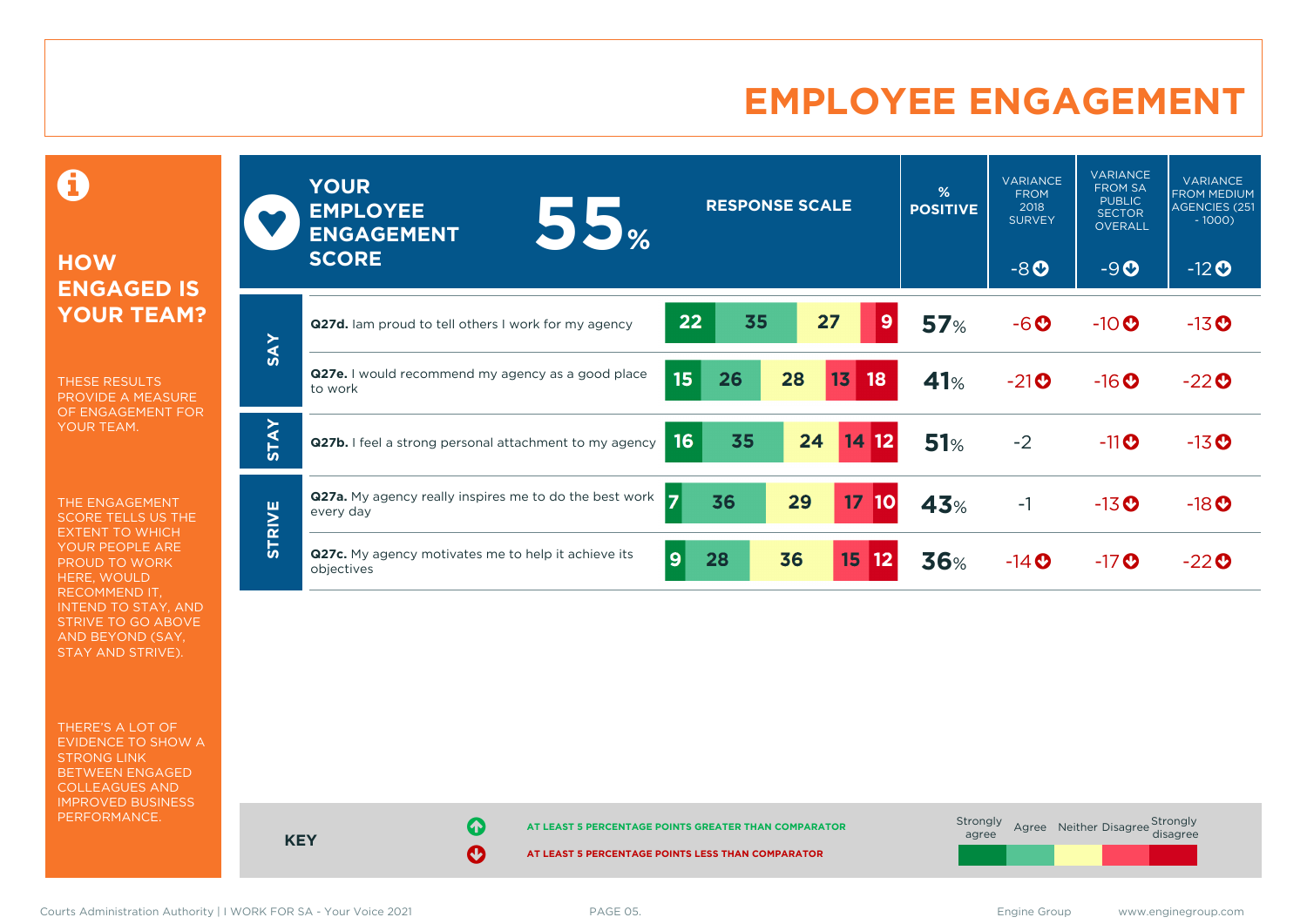# **KEY QUESTIONS TO FOCUS ON**

|                                                                                                                                                                                                                                            | AT LEAST 5 PERCENTAGE POINTS LESS<br>AT LEAST 5 PERCENTAGE POINTS<br><b>GREATER THAN COMPARATOR</b><br><b>THAN COMPARATOR</b>         | %<br><b>POSITIVE</b> | <b>VARIANCE</b><br><b>FROM</b><br>2018<br><b>SURVEY</b> | <b>VARIANCE FROM</b><br><b>SA PUBLIC</b><br><b>SECTOR OVERALL</b> | <b>VARIANCE FROM</b><br><b>MEDIUM</b><br>AGENCIES (251 -<br>1000) |
|--------------------------------------------------------------------------------------------------------------------------------------------------------------------------------------------------------------------------------------------|---------------------------------------------------------------------------------------------------------------------------------------|----------------------|---------------------------------------------------------|-------------------------------------------------------------------|-------------------------------------------------------------------|
| <b>WHAT TO</b><br><b>FOCUS ON?</b>                                                                                                                                                                                                         | <b>Q17b.</b> I think my agency cares about my health<br>and wellbeing                                                                 | 42%                  | $-130$                                                  | $-120$                                                            | $-23$ <sup><math>\odot</math></sup>                               |
| THESE QUESTIONS HAVE<br><b>BEEN IDENTIFIED THROUGH</b><br>STATISTICAL ANALYSIS AS<br>HAVING THE STRONGEST<br><b>INFLUENCE ON YOUR</b><br><b>EMPLOYEE ENGAGEMENT</b><br>SCORE.                                                              | <b>Q16b.</b> My agency focuses on improving the work<br>we do                                                                         | 40 <sub>%</sub>      | $-160$                                                  | $-250$                                                            | $-28$ 0                                                           |
| <b>IF YOU FOCUS ON</b><br><b>IMPROVING THE LOWER</b><br><b>SCORING QUESTIONS AND</b><br><b>MAINTAINING THE HIGHER</b><br><b>SCORING QUESTIONS, IT</b><br><b>WILL HAVE THE BIGGEST</b><br><b>IMPACT ON YOUR</b><br><b>ENGAGEMENT SCORE.</b> | Q15b. I feel that senior managers effectively lead<br>and manage change                                                               | 24%                  | $-15o$                                                  | $-21$ <sup><math>\odot</math></sup>                               | $-25$ 0                                                           |
| SEE APPENDIX A -<br>METHODOLOGY FOR MORE<br><b>INFORMATION ON HOW</b><br><b>THIS STATISTICAL</b><br>ANALYSIS WAS DONE.                                                                                                                     | <b>Q111.</b> I am satisfied with the recognition I receive<br>for doing a good job                                                    | 39 <sub>%</sub>      | -60                                                     | $-11$ 0                                                           | $-210$                                                            |
| DEVELOP ACTIONS AND<br><b>ACTIVITIES TO ADDRESS</b><br>THESE QUESTIONS TO<br><b>IMPROVE THE EXPERIENCE</b><br><b>EMPLOYEES HAVE AT</b><br><b>WORK AND DRIVE HIGHER</b><br>PERFORMANCE.                                                     | Q16c. When things go wrong, my agency uses<br>this as an opportunity to review, learn, and<br>improve the management of similar risks | 40 <sub>%</sub>      | $+3$                                                    | $-17$ <b>O</b>                                                    | $-17$ <b>O</b>                                                    |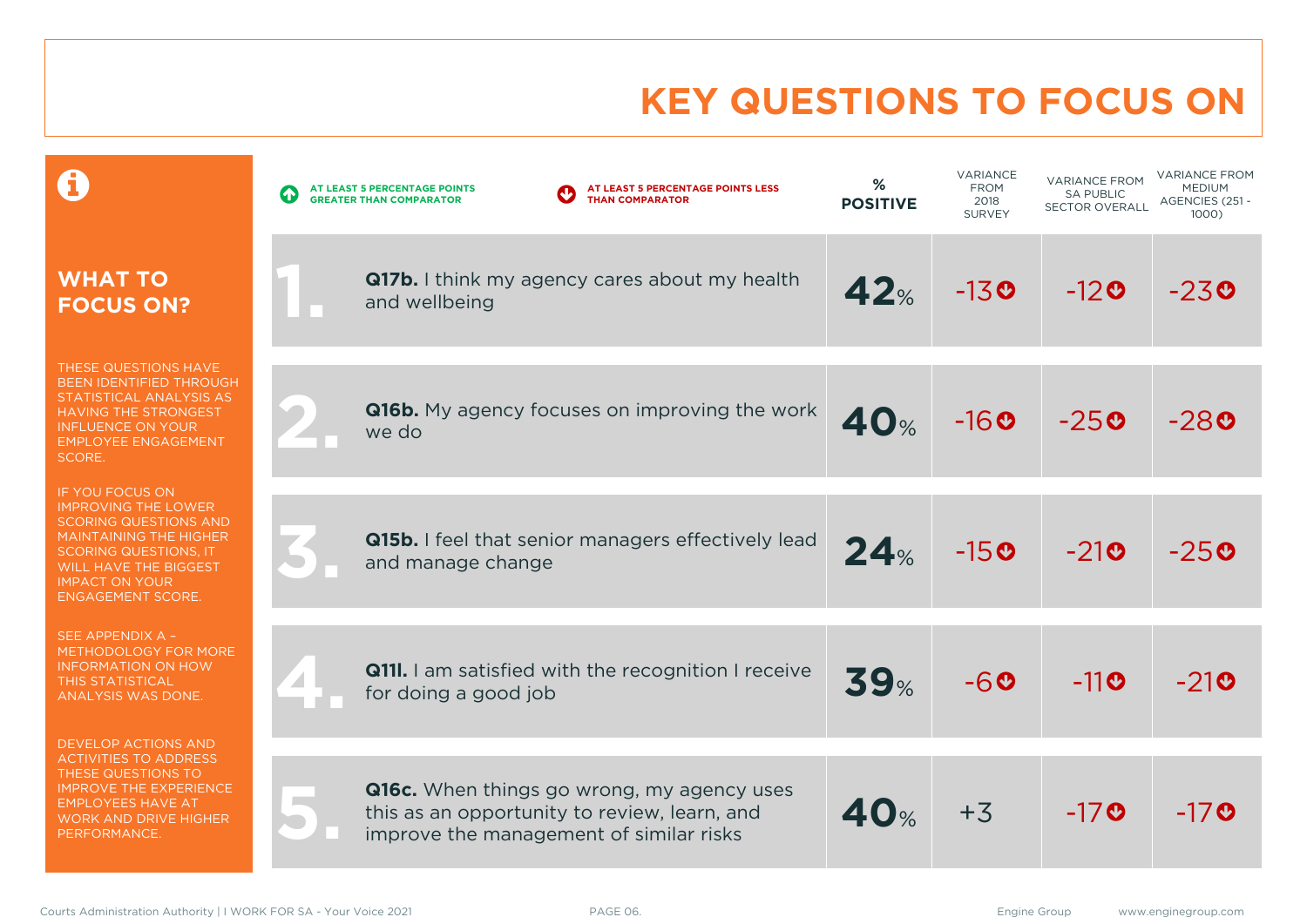### **ENABLING HIGH PERFORMANCE**

 $\mathbf \Theta$ 

#### **EXPLORE THE QUESTIONS MAKING UP EACH INDEX**

THE HIGH PERFORMANCE INDEX MEASURES THE EXTENT TO WHICH MANAGERS ENABLE HIGH PERFORMANCE WITHIN TEAMS THROUGH IDEAS GENERATION, RECOGNITION, **PERFORMANCE** MANAGEMENT, FEEDBACK AND BEHAVIOURS.

THE WAY MANAGERS INTERACT WITH TEAM MEMBERS HAS A BIG IMPACT ON INDIVIDUAL AND TEAM PERFORMANCE.

WHAT IS WORKING WELL?

WHAT AREAS DO YOU NEED TO FOCUS ON?

| <b>ENABLING HIGH</b><br>48%<br>PERFORMANCE                                                                                   |                 | <b>RESPONSE SCALE</b> |    |             | %<br><b>POSITIVE</b> | <b>VARIANCE</b><br><b>FROM</b><br>2018<br><b>SURVEY</b> | <b>VARIANCE</b><br><b>FROM SA</b><br><b>PUBLIC</b><br><b>SECTOR</b><br><b>OVERALL</b> | <b>VARIANCE</b><br><b>FROM MEDIUM</b><br><b>AGENCIES (251</b><br>$-1000$ |
|------------------------------------------------------------------------------------------------------------------------------|-----------------|-----------------------|----|-------------|----------------------|---------------------------------------------------------|---------------------------------------------------------------------------------------|--------------------------------------------------------------------------|
|                                                                                                                              |                 |                       |    |             |                      | $-5o$                                                   | $-19O$                                                                                | $-24$ <sup>O</sup>                                                       |
| Q13a. My manager encourages us to come up with new or<br>better ways of doing things                                         | 12 <sub>2</sub> | 32                    | 25 | 15<br>16    | 44%                  | $\circ$                                                 | $-24$ <sup><math>\odot</math></sup>                                                   | $-31$ <sup>O</sup>                                                       |
| Q13b. My manager listens to what I have to say                                                                               | 19              | 41                    |    | 15<br>10 15 | <b>59%</b>           | $\circ$                                                 | $-15$ <sup>O</sup>                                                                    | $-22$ <sup>O</sup>                                                       |
| Q13c. My manager treats me with respect                                                                                      | 26              | 44                    |    | 11 8 10     | <b>70%</b>           | $-4$                                                    | $-10$ $\odot$                                                                         | $-15$ <sup>O</sup>                                                       |
| Q13d. My manager gives me responsibility and holds me<br>to account for what I deliver                                       | 21              | 44                    |    | 21          | <b>66%</b>           | $-5o$                                                   | $-16$ <sup>O</sup>                                                                    | $-20$ <sup>O</sup>                                                       |
| Q13e. I have confidence in the decisions my manager<br>makes                                                                 | 16              | 36                    | 20 | 11<br>16    | <b>53%</b>           | $\Omega$                                                | $-16$ <sup>O</sup>                                                                    | $-23$ <sup>O</sup>                                                       |
| Q13f. My manager recognises and acknowledges when I<br>have done my job well                                                 | 20              | 35                    | 18 | 12<br>15    | <b>55%</b>           | $+2$                                                    | $-14$ $\odot$                                                                         | $-22$ <sup>O</sup>                                                       |
| <b>Q14b.</b> In the last 12 months I received useful feedback on<br>my work to enable me to deliver required results         | 12              | 30                    | 25 | 19<br>14    | 42%                  | $-5o$                                                   | $-23o$                                                                                | $-29$ <sup>O</sup>                                                       |
| Q14c. My performance is assessed against clear criteria                                                                      |                 | 27                    | 31 | 21<br>14    | 34%                  | $-5o$                                                   | $-23$ <sup>O</sup>                                                                    | $-28$ <sup>O</sup>                                                       |
| Q14d. Learning and development activities I have<br>completed in the past 12 months have helped to improve<br>my performance | 8<br>21         | 37                    |    | 19<br>16    | 29%                  | $-19$ <sup>O</sup>                                      | $-26$ <sup>O</sup>                                                                    | $-20$ <sup>O</sup>                                                       |

**KEY**

**AT LEAST 5 PERCENTAGE POINTS GREATER THAN COMPARATOR** 

| Strongly<br>agree |  | Agree Neither Disagree Strongly<br>disagree |
|-------------------|--|---------------------------------------------|
|                   |  |                                             |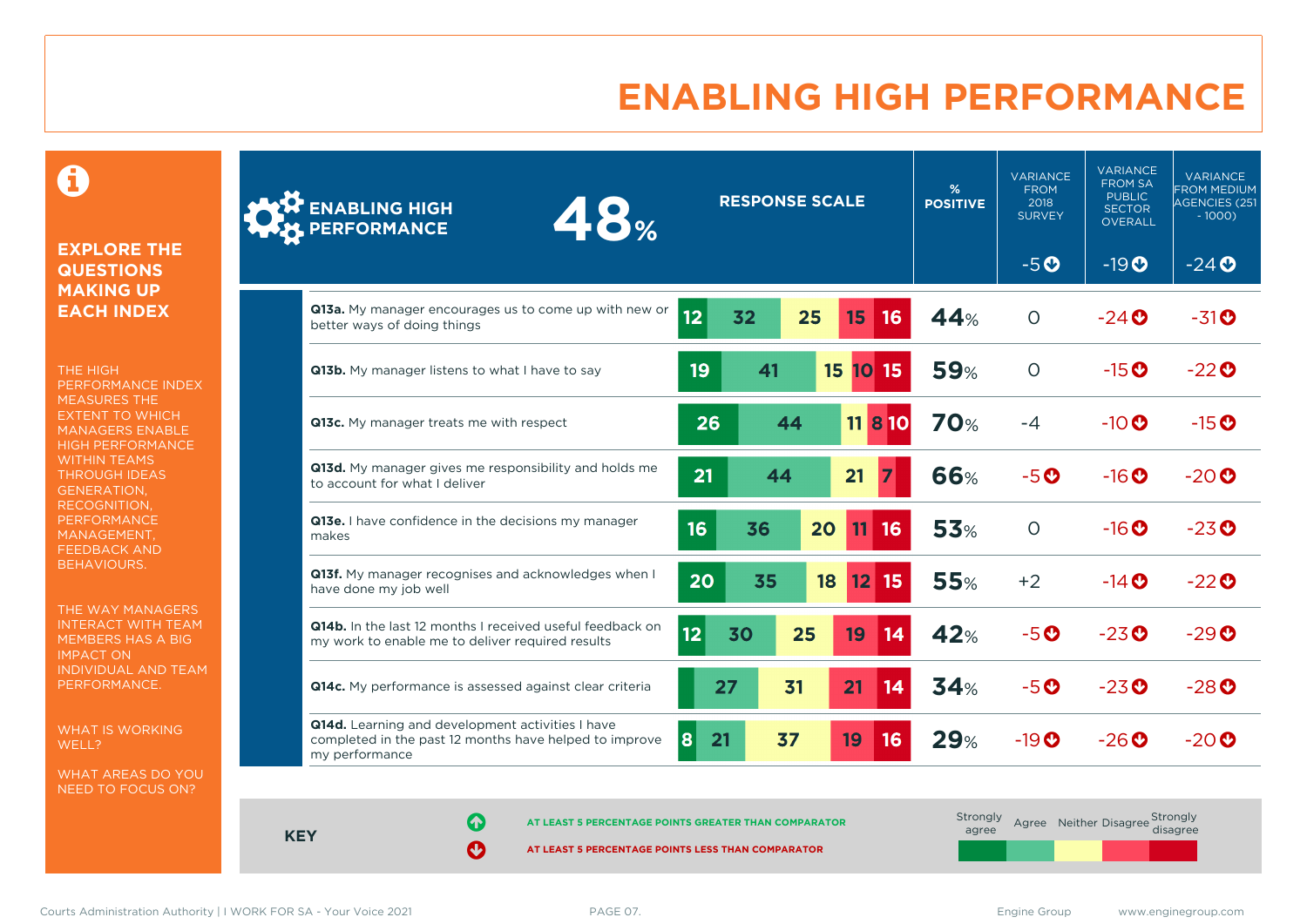### **ENABLING HIGH PERFORMANCE**

#### Ô

#### **EXPLORE THE QUESTIONS MAKING UP EACH INDEX**

THE HIGH PERFORMANCE INDEX MEASURES THE EXTENT TO WHICH MANAGERS ENABLE HIGH PERFORMANCE WITHIN TEAMS THROUGH IDEAS GENERATION, RECOGNITION, PERFORMANCE MANAGEMENT, FEEDBACK AND BEHAVIOURS.

THE WAY MANAGERS INTERACT WITH TEAM MEMBERS HAS A BIG IMPACT ON INDIVIDUAL AND TEAM PERFORMANCE.

WHAT IS WORKING WELL?

WHAT AREAS DO YOU NEED TO FOCUS ON?

| <b>ARTA ENABLING HIGH</b><br><b>ANY PERFORMANCE</b>                                                                                          | 4.8% |         | <b>RESPONSE SCALE</b> |    |    | $\frac{9}{6}$<br><b>POSITIVE</b> | <b>VARIANCE</b><br><b>FROM</b><br>2018<br><b>SURVEY</b> | <b>FROM SA</b><br><b>PUBLIC</b><br><b>SECTOR</b><br><b>OVERALL</b> | <b>VARIANCE</b><br><b>FROM MEDIUM</b><br>AGENCIES (251<br>$-1000$ |
|----------------------------------------------------------------------------------------------------------------------------------------------|------|---------|-----------------------|----|----|----------------------------------|---------------------------------------------------------|--------------------------------------------------------------------|-------------------------------------------------------------------|
|                                                                                                                                              |      |         |                       |    |    |                                  | $-5o$                                                   | $-190$                                                             | $-24$                                                             |
| Q14e. My manager openly demonstrates commitment to<br>enhancing performance                                                                  |      | 8<br>30 | 30                    | 14 | 18 | 38%                              | $-4$                                                    | $-26$                                                              | $-29O$                                                            |
| <b>Q14f.</b> My overall experience of performance and<br>development conversations in my agency have been<br>useful for my growth            |      | 23      | 33                    | 20 | 18 | 29%                              | $\circ$                                                 | $-25$ <sup><math>\odot</math></sup>                                | $-25$ <sup>O</sup>                                                |
| Q19b. How often do you feel that your manager acts in<br>accordance with the South Australia Public Sector Values in their<br>everyday work? |      | 31      | 31                    | 20 |    | 63%                              | $-17$ <sup>O</sup>                                      | $-16$ $\odot$                                                      | $-23$ <sup>O</sup>                                                |



**KEY**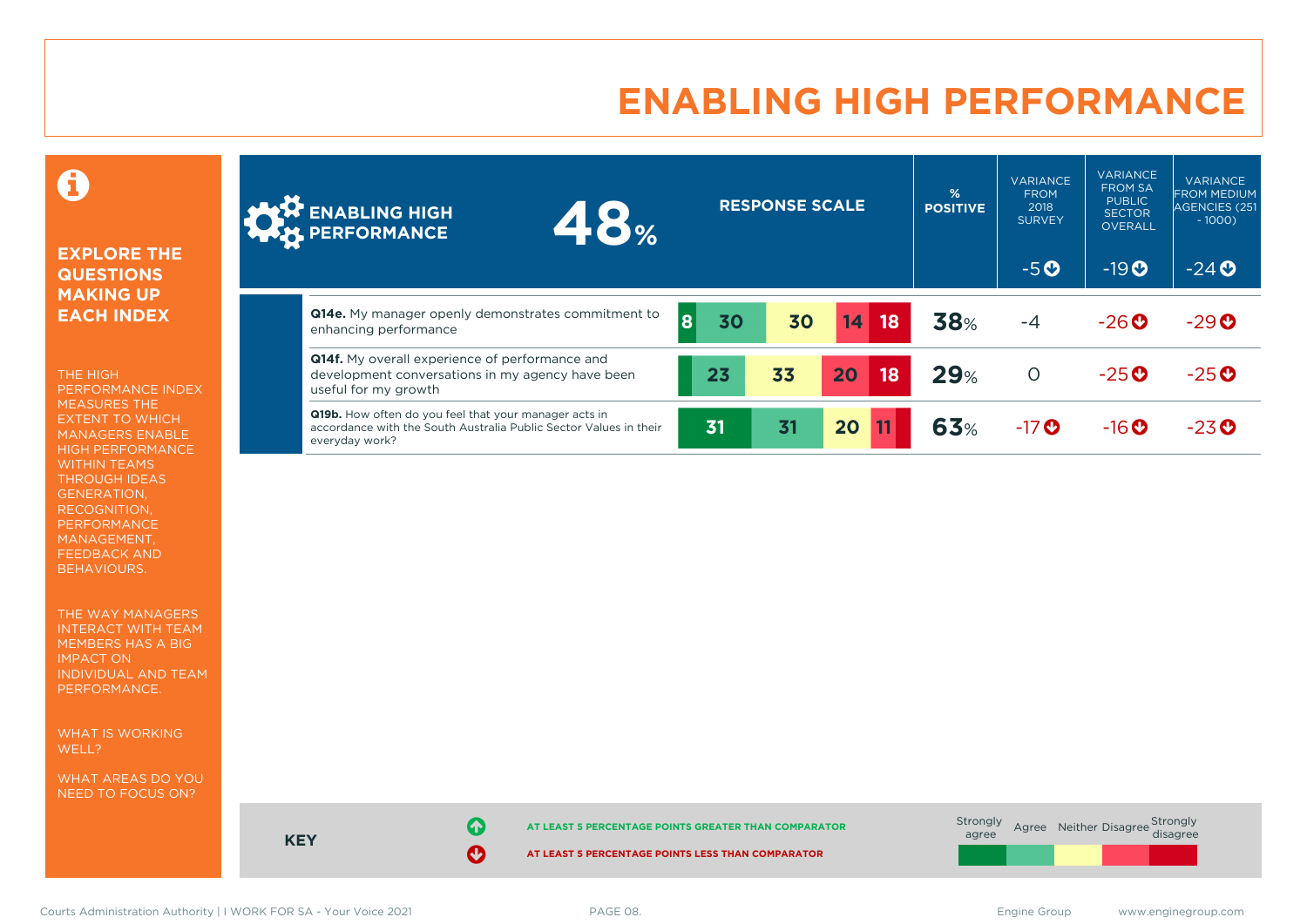#### **LEADERSHIP**

0

#### **EXPLORE THE QUESTIONS MAKING UP EACH INDEX**

THE LEADERSHIP INDEX MEASURES PERCEPTIONS OF HOW EFFECTIVELY SENIOR LEADERS (IE. EXECUTIVES AND **EXECUTIVE** DIRECTORS) COMMUNICATE THEIR VISION FOR THE AGENCY, ENABLE ADVANCEMENT AND AND INSPIRE THEIR PEOPLE THROUGH THEIR ACTIONS AND BEHAVIOURS.

LOOK AT HOW YOUR POSITIVE SCORE COMPARES TO THE AVAILABLE COMPARISONS.

| 33 <sub><br/><b>EADERSHIP</b></sub>                                                                                                                              |                      | <b>RESPONSE SCALE</b> |    |         | %<br><b>POSITIVE</b> | <b>VARIANCE</b><br><b>FROM</b><br>2018<br><b>SURVEY</b> | <b>VARIANCE</b><br><b>FROM SA</b><br><b>PUBLIC</b><br><b>SECTOR</b><br>OVERALL | <b>VARIANCE</b><br><b>FROM MEDIUM</b><br><b>AGENCIES (251</b><br>$-1000$ |
|------------------------------------------------------------------------------------------------------------------------------------------------------------------|----------------------|-----------------------|----|---------|----------------------|---------------------------------------------------------|--------------------------------------------------------------------------------|--------------------------------------------------------------------------|
|                                                                                                                                                                  |                      |                       |    |         |                      | $-14$ <b>O</b>                                          | $-19O$                                                                         | $-25O$                                                                   |
| Q15a. I believe senior managers provide clear direction<br>for the future of the agency                                                                          | 21                   | 35                    | 23 | 17      | 25%                  | $-15$ <sup>O</sup>                                      | $-22o$                                                                         | $-27$ <sup>O</sup>                                                       |
| Q15b. I feel that senior managers effectively lead and<br>manage change                                                                                          | 20                   | 36                    | 23 | 17      | 24%                  | $-15$ <sup>O</sup>                                      | $-21$ <sup>O</sup>                                                             | $-25$ <sup><math>\odot</math></sup>                                      |
| Q15c. I feel that senior managers model the behaviours<br>expected of employees                                                                                  | 27                   | 28                    | 18 | 21      | 33%                  | $-13$ <sup>O</sup>                                      | $-16$ <sup>O</sup>                                                             | $-22$ <sup>O</sup>                                                       |
| Q15e. Senior managers in my agency are genuinely<br>supportive of career advancement of women                                                                    | 10<br>30             |                       | 41 | 12      | 40%                  | $-4$                                                    | $-17$ <sup>O</sup>                                                             | $-21$ <sup>O</sup>                                                       |
| Q15f. Senior managers promote collaboration between<br>my agency and other agencies or organisations we work<br>with                                             | $\overline{7}$<br>26 | 44                    |    | 1012    | 33%                  | $-8o$                                                   | $-17$ <sup>O</sup>                                                             | $-28$ <sup>O</sup>                                                       |
| Q15g. I feel that senior managers keep employees<br>informed about what's going on                                                                               | 18                   | 31                    | 24 | 22      | 23%                  | $-21$ <sup>O</sup>                                      | $-23$ <sup>O</sup>                                                             | $-25$ <sup><math>\odot</math></sup>                                      |
| <b>Q16b.</b> My agency focuses on improving the work we do                                                                                                       | 8<br>32              | 34                    |    | 9<br>18 | 40%                  | $-16$ <sup>O</sup>                                      | $-25$ <sup><math>\odot</math></sup>                                            | $-28$ <sup><math>\odot</math></sup>                                      |
| Q16f. In my agency, recruitment and promotion decisions<br>are fair                                                                                              | 21                   | 32                    | 18 | 22      | 28%                  | $-8o$                                                   | $-17$ <sup>O</sup>                                                             | $-23$ <sup>O</sup>                                                       |
| Q19c. How often do you feel that the senior leaders in your<br>agency act in accordance with the South Australia Public Sector<br>Values in their everyday work? | 18                   | 32                    | 29 | 15      | <b>50%</b>           | $-29$ <sup><math>\odot</math></sup>                     | $-14$ $\odot$                                                                  | $-22$ <sup>O</sup>                                                       |

**KEY**

**AT LEAST 5 PERCENTAGE POINTS GREATER THAN COMPARATOR**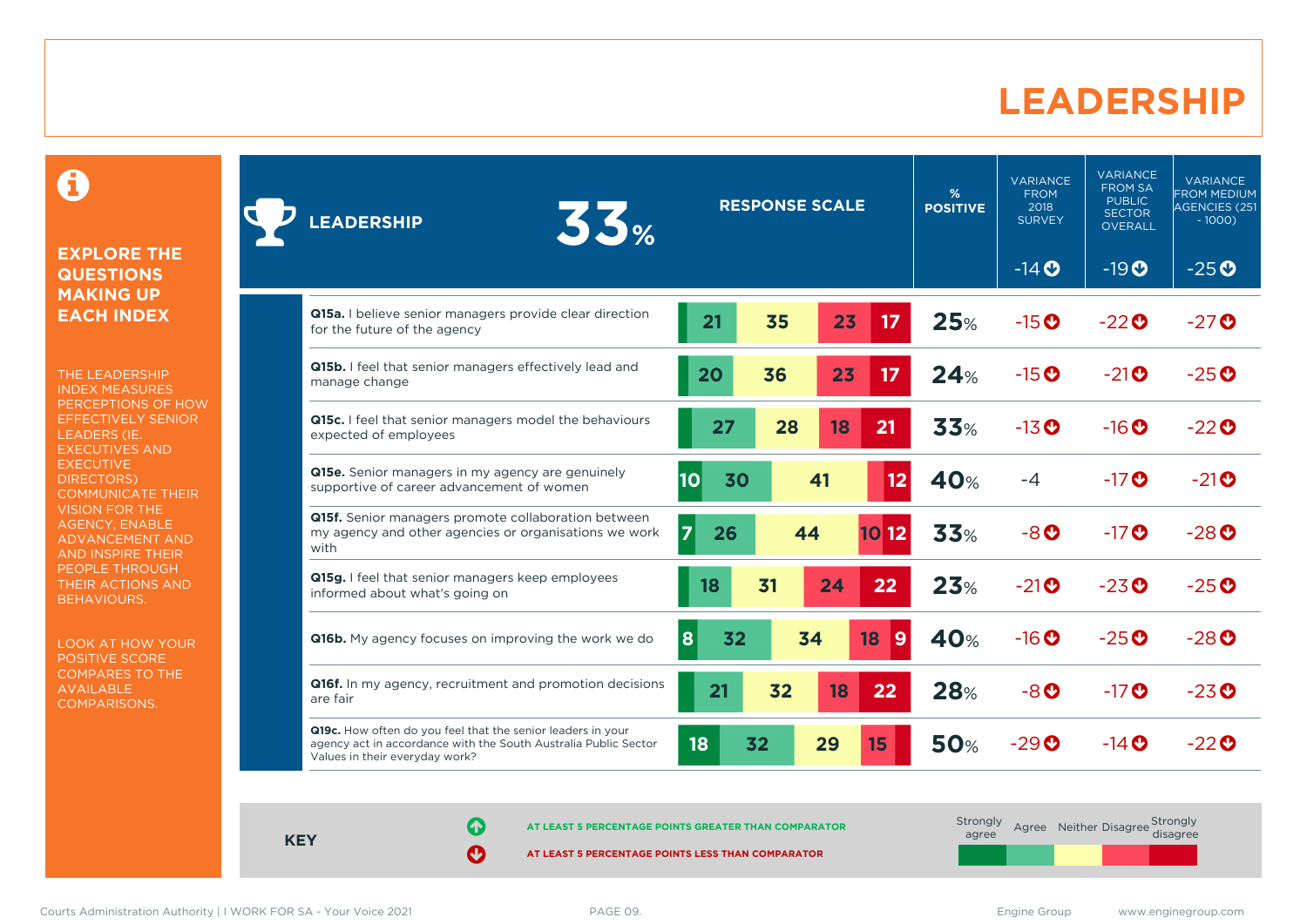#### **VALUES**

0

#### **EXPLORE THE QUESTIONS MAKING UP EACH INDEX**

THE VALUES INDEX MEASURES THE EXTENT TO WHICH WE DEMONSTRATE THE SOUTH AUSTRALIAN PUBLIC SECTOR VALUES IN OUR DAY-TO-DAY WORK AND **WHEN** COLLABORATING WITH OTHERS.

THE SA PUBLIC SECTOR VALUES HAVE BEEN DEVELOPED TO MAKE IT EASIER FOR THE SECTOR TO WORK TOGETHER BY SETTING A CONSISTENT SET OF BEHAVIOURS AND PRACTICES FOR ALL EMPLOYEES.

| 60 <sub>%</sub><br><b>VALUES</b>                                                                                                                      |    | <b>RESPONSE SCALE</b> |                               | %<br><b>POSITIVE</b> | <b>VARIANCE</b><br><b>FROM</b><br>2018<br><b>SURVEY</b> | <b>VARIANCE</b><br><b>FROM SA</b><br><b>PUBLIC</b><br><b>SECTOR</b><br><b>OVERALL</b> | <b>VARIANCE</b><br><b>FROM MEDIUM</b><br>AGENCIES (251<br>$-1000$ |
|-------------------------------------------------------------------------------------------------------------------------------------------------------|----|-----------------------|-------------------------------|----------------------|---------------------------------------------------------|---------------------------------------------------------------------------------------|-------------------------------------------------------------------|
|                                                                                                                                                       |    |                       |                               |                      | $-11$ O                                                 | $-15o$                                                                                | $-20O$                                                            |
| Q12a. People in my workgroup treat each other with<br>respect                                                                                         | 21 | 39                    | 17<br>13<br>$\mathbf{\Theta}$ | 61%                  | $-9O$                                                   | $-13$ <sup>O</sup>                                                                    | $-20$                                                             |
| Q12b. The people in my workgroup behave in an<br>accepting manner towards people from diverse<br>backgrounds                                          | 25 | 45                    | 15<br>8                       | <b>70%</b>           | $-16$ <sup>O</sup>                                      | $-13$ <sup>O</sup>                                                                    | $-16$ <sup>O</sup>                                                |
| Q12c. People in my workgroup are honest, open and<br>transparent in their dealings with each other                                                    | 15 | 35<br>21              | 18<br>11                      | <b>50%</b>           | $-10$ $\odot$                                           | $-14$ <b>O</b>                                                                        | $-22$ <sup>O</sup>                                                |
| Q12e. People in my workgroup are committed to<br>workplace safety                                                                                     | 21 | 45                    | 24                            | <b>65%</b>           | $-9O$                                                   | $-18$ <sup>O</sup>                                                                    | $-22$ <sup>O</sup>                                                |
| Q12f. People in my workgroup work effectively with other<br>workgroups in my agency to deliver services to our<br>customers                           | 21 | 46                    | 21                            | 67%                  | $-10$                                                   | $-10$ <sup>O</sup>                                                                    | $-14$ $\odot$                                                     |
| <b>Q16a.</b> In my workplace, people take responsibility for<br>their decisions and actions                                                           | 37 | 25                    | 24<br>9                       | 42%                  | $-10$ $\odot$                                           | $-19O$                                                                                | $-23$ <sup>O</sup>                                                |
| Q19a. How often do you feel that your agency colleagues act in<br>accordance with the South Australia Public Sector Values in their<br>everyday work? | 21 | 43                    | 27                            | <b>64%</b>           | $-14$ $\odot$                                           | $-14$ <sup>O</sup>                                                                    | $-20$ $\odot$                                                     |



**KEY**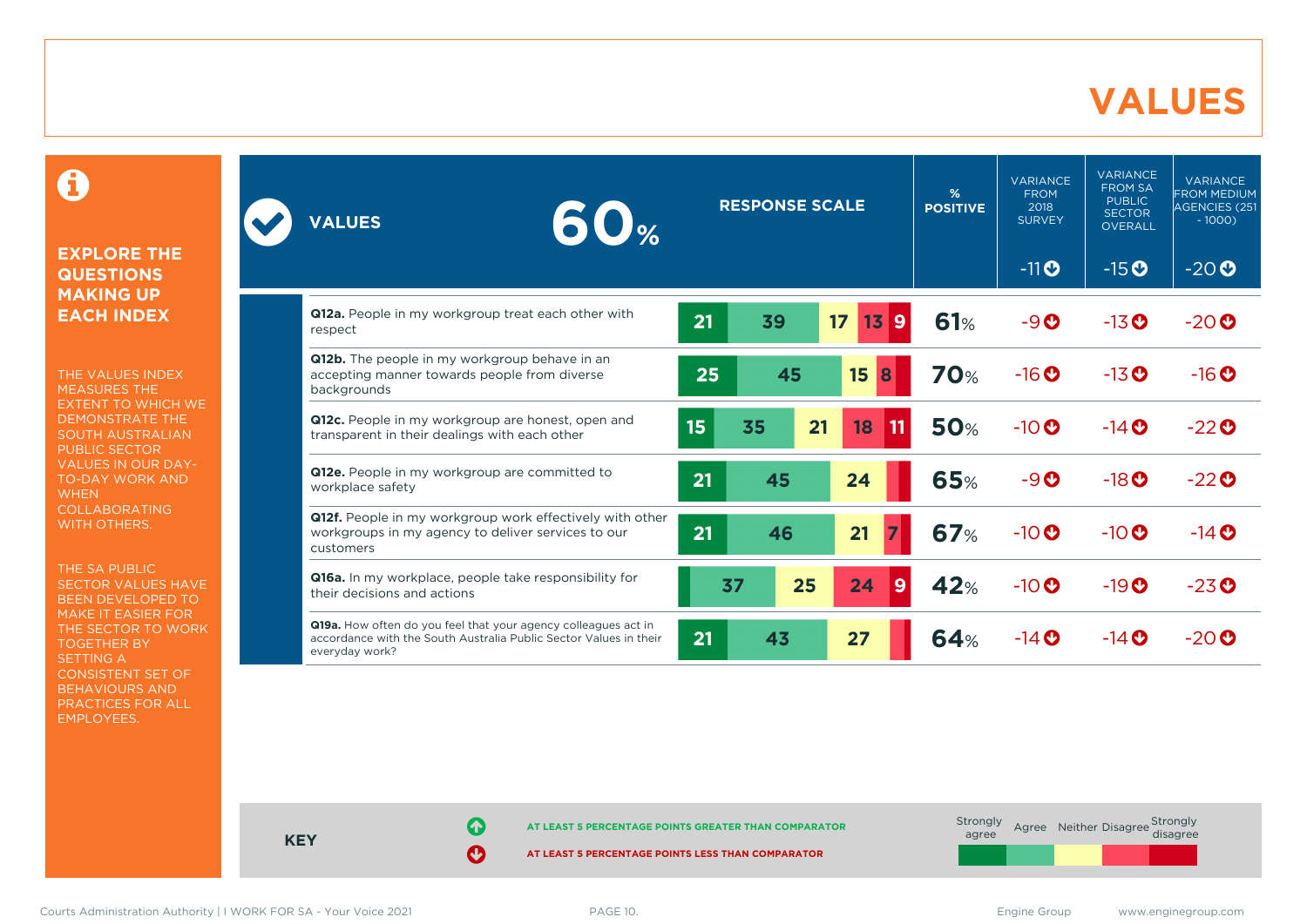### **EMPLOYEE-ORGANISATION ALIGNMENT**

0

#### **EXPLORE THE QUESTIONS MAKING UP EACH INDEX**

 $\sum_{i=1}^{n}$ 

THE EMPLOYEE-**ORGANISATION** ALIGNMENT INDEX MEASURES THE EXTENT TO WHICH EMPLOYEES FEEL ALIGNED TO THE PURPOSE AND OBJECTIVES OF THEIR AGENCY AND EMPOWERED AND ENABLED TO DELIVER.

WHERE DO WE NEED TO IMPROVE?

WHAT DO WE NEED TO DO DIFFERENTLY?

| <b>EMPLOYEE-</b><br><b>ORGANISATION</b><br><b>ALIGNMENT</b>                                                                     | <b>67%</b> |          | <b>RESPONSE SCALE</b> |                         | %<br><b>POSITIVE</b> | <b>VARIANCE</b><br><b>FROM</b><br>2018<br><b>SURVEY</b> | <b>VARIANCE</b><br><b>FROM SA</b><br><b>PUBLIC</b><br><b>SECTOR</b><br><b>OVERALL</b> | <b>VARIANCE</b><br><b>FROM MEDIUM</b><br>AGENCIES (251<br>$-1000$ |
|---------------------------------------------------------------------------------------------------------------------------------|------------|----------|-----------------------|-------------------------|----------------------|---------------------------------------------------------|---------------------------------------------------------------------------------------|-------------------------------------------------------------------|
|                                                                                                                                 |            |          |                       |                         |                      | $-5o$                                                   | $-3$                                                                                  | $-6o$                                                             |
| Q11a. My job makes good use of my skills and abilities                                                                          |            | 23       | 54                    | 8 <br>11                | <b>76%</b>           | $-1$                                                    | $-3$                                                                                  | $-4$                                                              |
| <b>Q11b.</b> I understand what is expected of me to do well in<br>my role                                                       |            | 41       | 47                    | $\overline{\mathbf{z}}$ | 88%                  | $-4$                                                    | $\Omega$                                                                              | $\circ$                                                           |
| Q11c. I believe strongly in the purpose and objectives of<br>my agency                                                          |            | 33       | 44                    | 14                      | 77%                  | $+1$                                                    | $-3$                                                                                  | $-6o$                                                             |
| Q11d. I have the authority to do my job effectively (e.g.<br>the necessary delegation(s), autonomy, level of<br>responsibility) |            | 29       | 44                    | 16<br>8                 | 72%                  | $-8o$                                                   | $-1$                                                                                  | $-4$                                                              |
| Q11e. The work processes we have in place allow me to<br>be as productive as possible                                           |            | 15<br>34 | 23                    | 20                      | 49%                  | $-9O$                                                   | $-2$                                                                                  | $-6$ $\odot$                                                      |
| Q11g. I understand how my work contributes to my<br>agency's objectives                                                         |            | 34       | 53                    | 9 <sup>°</sup>          | 88%                  | $-6o$                                                   | $+2$                                                                                  | $-2$                                                              |
| Q11h. I think it is safe to speak up and challenge the way<br>things are done in this agency                                    |            | 14<br>22 | 19<br>24              | 21                      | 36%                  | $-7o$                                                   | $-12$ <sup>O</sup>                                                                    | $-18$ <sup>O</sup>                                                |
| Q11i. I feel secure in my job                                                                                                   |            | 19<br>34 | 19                    | 16<br>  13              | 53%                  | $-6$ $\odot$                                            | $-8$ $O$                                                                              | -70                                                               |

**KEY**

**AT LEAST 5 PERCENTAGE POINTS GREATER THAN COMPARATOR**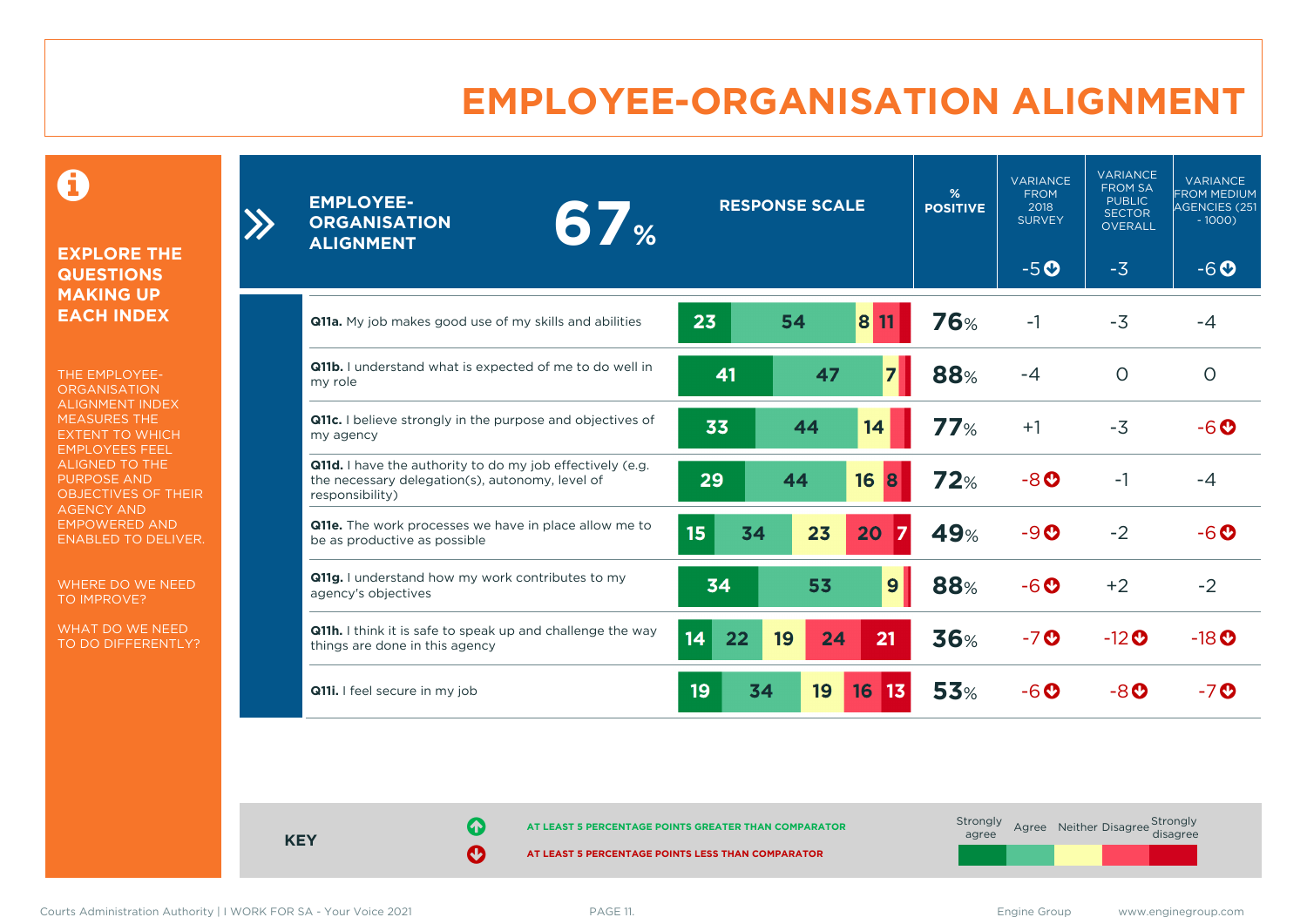### **CAREER AND WORKING CONDITIONS (EMPLOYER OF CHOICE)**

 $\mathbf \Theta$ 

#### **EXPLORE THE QUESTIONS MAKING UP EACH INDEX**

THE CAREER AND **WORKING** CONDITIONS INDEX INDICATES HOW SATISFIED PEOPLE ARE WITH THE CAREER AND **WORKING** CONDITIONS OF THE SOUTH AUSTRALIAN PUBLIC SECTOR.

LOOK AT HOW YOUR POSITIVE SCORE COMPARES TO THE AVAILABLE COMPARISONS.

| о          | <b>CAREER AND WORKING</b><br><b>CONDITIONS (EMPLOYER</b><br><b>OF CHOICE)</b>                                                                                                         | 14% |                      | <b>RESPONSE SCALE</b> |            | %<br><b>POSITIVE</b> | <b>VARIANCE</b><br><b>FROM</b><br>2018<br><b>SURVEY</b> | <b>VARIANCE</b><br><b>FROM SA</b><br><b>PUBLIC</b><br><b>SECTOR</b><br><b>OVERALL</b> | <b>VARIANCE</b><br><b>FROM MEDIUM</b><br><b>AGENCIES (251</b><br>$-1000$ |
|------------|---------------------------------------------------------------------------------------------------------------------------------------------------------------------------------------|-----|----------------------|-----------------------|------------|----------------------|---------------------------------------------------------|---------------------------------------------------------------------------------------|--------------------------------------------------------------------------|
|            |                                                                                                                                                                                       |     |                      |                       |            |                      | $-7O$                                                   | $-12$ <b>O</b>                                                                        | $-19O$                                                                   |
|            | <b>Q11j.</b> I am fairly remunerated (e.g. salary, superannuation)<br>for the work that I do                                                                                          |     | 12<br>34             | 18                    | 20<br>17   | <b>45%</b>           | $-3$                                                    | $-15$ <sup>O</sup>                                                                    | $-15$ <sup>O</sup>                                                       |
| benefits)  | <b>Q11k.</b> I am satisfied with my non-monetary employment<br>conditions (e.g. leave, flexible work arrangements, other                                                              |     | 18                   | 44                    | 22<br>8    | 63%                  | $-10$ <sup>O</sup>                                      | $-6$ $\odot$                                                                          | $-17$ <sup>O</sup>                                                       |
| a good job | <b>Q11.</b> I am satisfied with the recognition I receive for doing                                                                                                                   |     | 12<br>28             | 22                    | 22<br>16   | <b>39%</b>           | -60                                                     | $-11$ <sup>O</sup>                                                                    | $-21$ <sup>O</sup>                                                       |
|            | <b>Q11n.</b> I am satisfied with my ability to access and use flexible<br>working arrangements (flexible hours of work, patterns of work,<br>locations of work or other arrangements) |     | 20<br>37             | 17                    | 14<br>  12 | <b>57%</b>           | $-7$ $\odot$                                            | -60                                                                                   | $-22$ <sup>O</sup>                                                       |
|            | <b>Q14g.</b> I am satisfied with the opportunities available for<br>career development in my agency                                                                                   |     | 16<br>29             | 26                    | 26         | <b>19%</b>           | -60                                                     | $-25$ <sup>O</sup>                                                                    | $-22$ <sup>O</sup>                                                       |
|            | <b>Q16g.</b> My agency provides opportunities for job mobility<br>(e.g. secondment and/or temporary transfers)                                                                        |     | $\overline{7}$<br>33 | 33                    | 13<br>13   | 41%                  | $-13$ <sup>O</sup>                                      | $-12$ <sup>O</sup>                                                                    | $-16$ <sup>O</sup>                                                       |

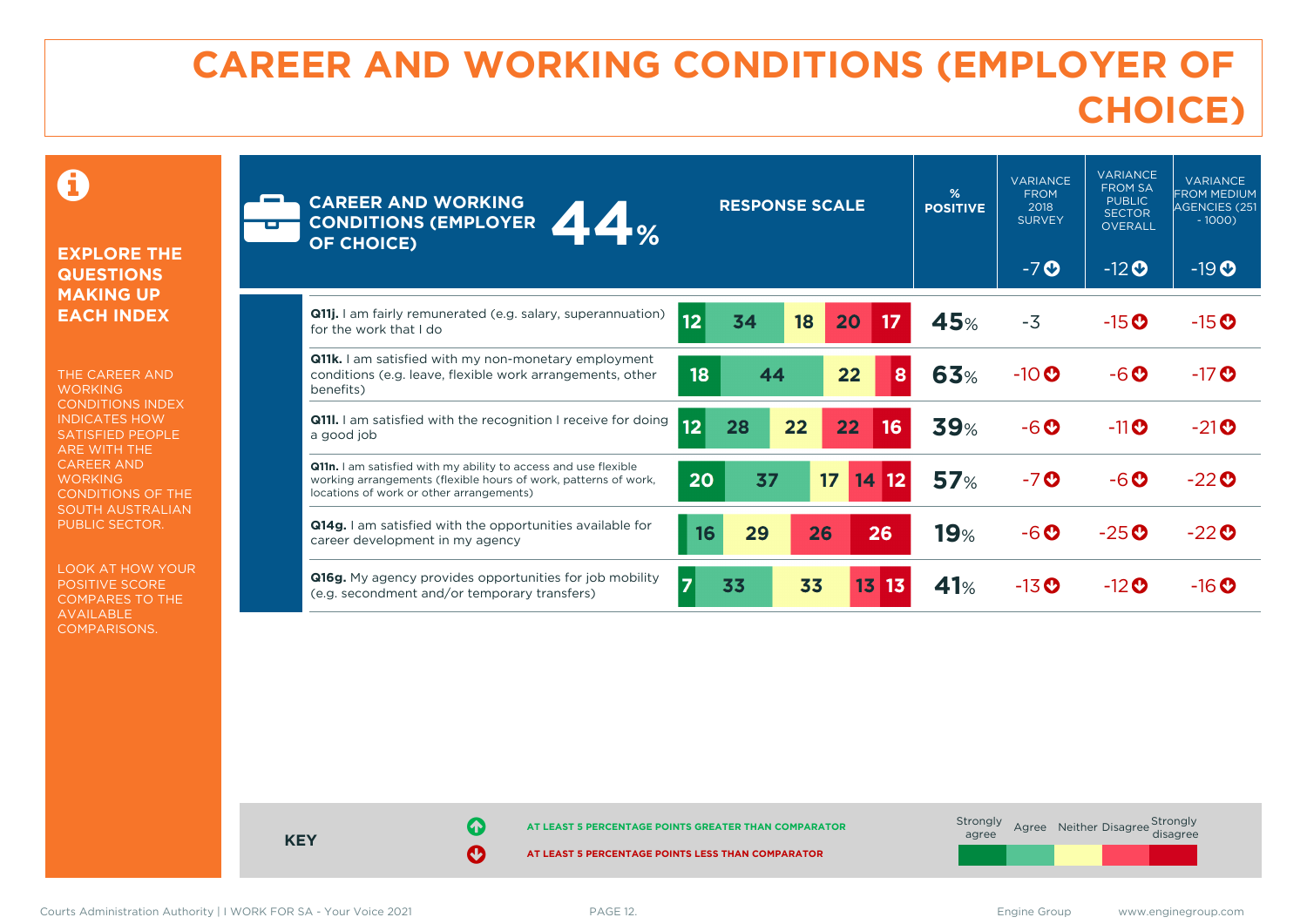### **EMPLOYEE WELLBEING**

**EXPLORE THE QUESTIONS MAKING UP EACH INDEX**

0

THE WELLBEING SCORE MEASURES THE EXTENT TO WHICH EMPLOYEES FEEL SUPPORTED IN MAINTAINING THEIR HEALTH AND WELLBEING.

LOOK AT HOW YOUR POSITIVE SCORE COMPARES TO THE AVAILABLE COMPARISONS.

| 55%<br><b>EMPLOYEE WELLBEING</b>                                                                       |          |    | <b>RESPONSE SCALE</b> |    |                  | $\frac{9}{6}$<br><b>POSITIVE</b> | <b>VARIANCE</b><br><b>FROM</b><br>2018<br><b>SURVEY</b> | <b>VARIANCE</b><br><b>FROM SA</b><br><b>PUBLIC</b><br><b>SECTOR</b><br><b>OVERALL</b> | <b>VARIANCE</b><br><b>FROM MEDIUM</b><br>AGENCIES (251<br>$-1000$ ) |
|--------------------------------------------------------------------------------------------------------|----------|----|-----------------------|----|------------------|----------------------------------|---------------------------------------------------------|---------------------------------------------------------------------------------------|---------------------------------------------------------------------|
|                                                                                                        |          |    |                       |    |                  |                                  | $-9O$                                                   | $-8O$                                                                                 | $-17O$                                                              |
| <b>Q11f.</b> I am provided with the tools and equipment to do<br>my job safely                         | 22       |    | 47                    | 18 |                  | <b>69%</b>                       | $-9O$                                                   | $-6o$                                                                                 | $-15o$                                                              |
| Q12d. My workgroup has the tools and resources to<br>perform well                                      | 10       | 39 | 24                    |    | 19<br>8          | <b>49%</b>                       | $-7o$                                                   | $-11$ <sup>O</sup>                                                                    | $-17$ <sup>O</sup>                                                  |
| Q17a. I am satisfied with the policies/practices in place to<br>help me manage my health and wellbeing | 7        | 38 | 23                    | 16 | 15 <sub>15</sub> | 45%                              | $-14$ <sup>O</sup>                                      | $-16o$                                                                                | $-25o$                                                              |
| Q17b. I think my agency cares about my health and<br>wellbeing                                         | 8        | 34 | 20                    | 19 | 19               | 42%                              | $-13$ <sup>O</sup>                                      | $-12$ <sup>O</sup>                                                                    | $-23$ <sup>O</sup>                                                  |
| Q17d. I am able to strike the right balance between my<br>work and home life                           | $\bf{8}$ | 50 |                       | 19 |                  | <b>58%</b>                       | $+1$                                                    | $+4$                                                                                  | -70                                                                 |

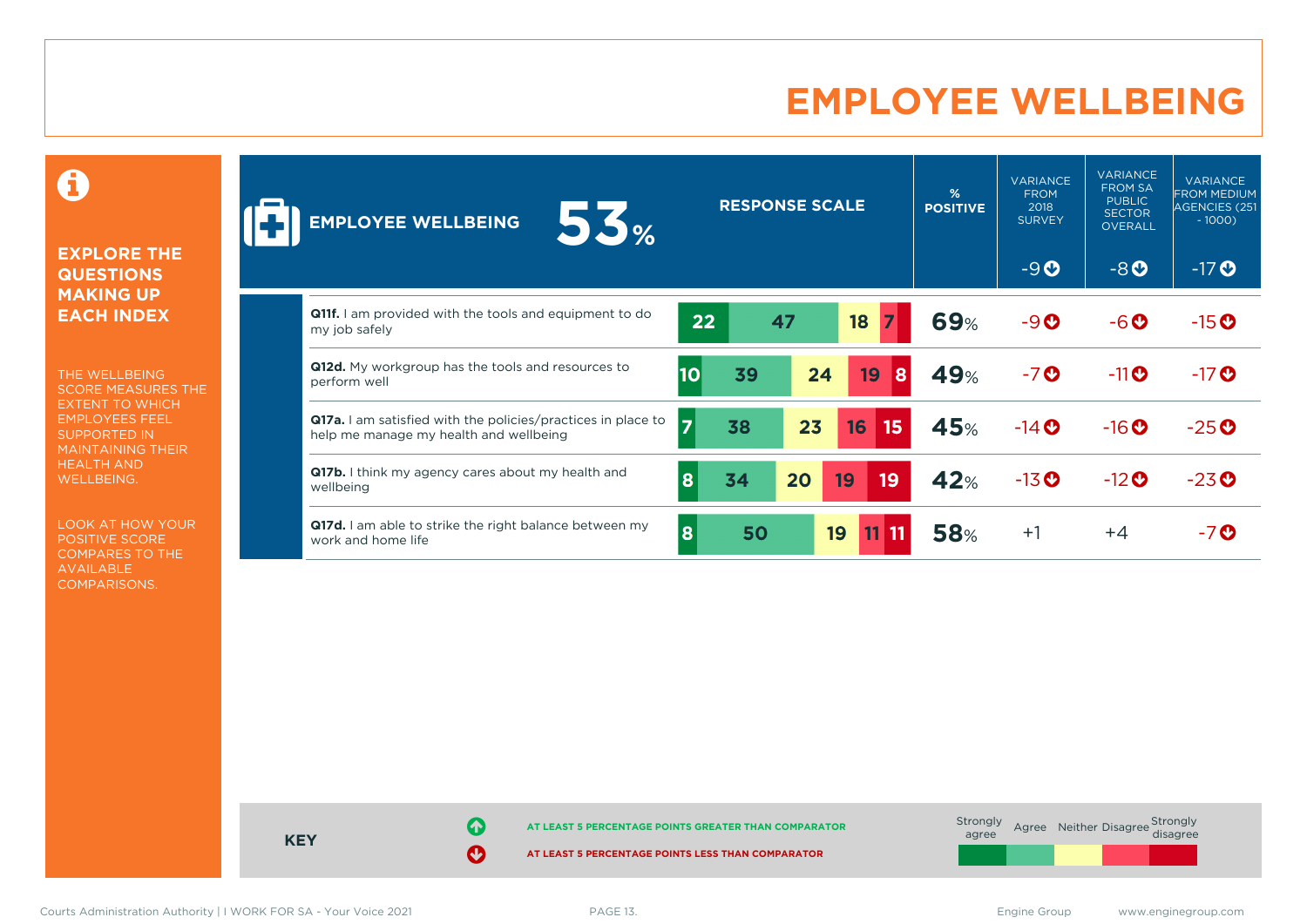### **OPEN COMMENTS**

#### Ô

**WHAT ARE YOUR PEOPLE SAYING ABOUT THEIR WORKING EXPERIENCES?**

THE COMMENTS WERE GROUPED INTO THEMES.

THE BAR CHART SHOWS THE TOP 5 THEMES, TO GIVE YOU AN IDEA OF WHERE TO FOCUS.

REVIEW THESE COMMENT THEMES IN THE CONTEXT OF YOUR RESULTS - HOW DO THEY REINFORCE OR PROVIDE ADDITIONAL CONTEXT TO YOUR **RESULTS?** 

# **'What is the one thing the South Australian Public Sector is doing really well?'**

#### **YOUR TOP 5 THEMES:**

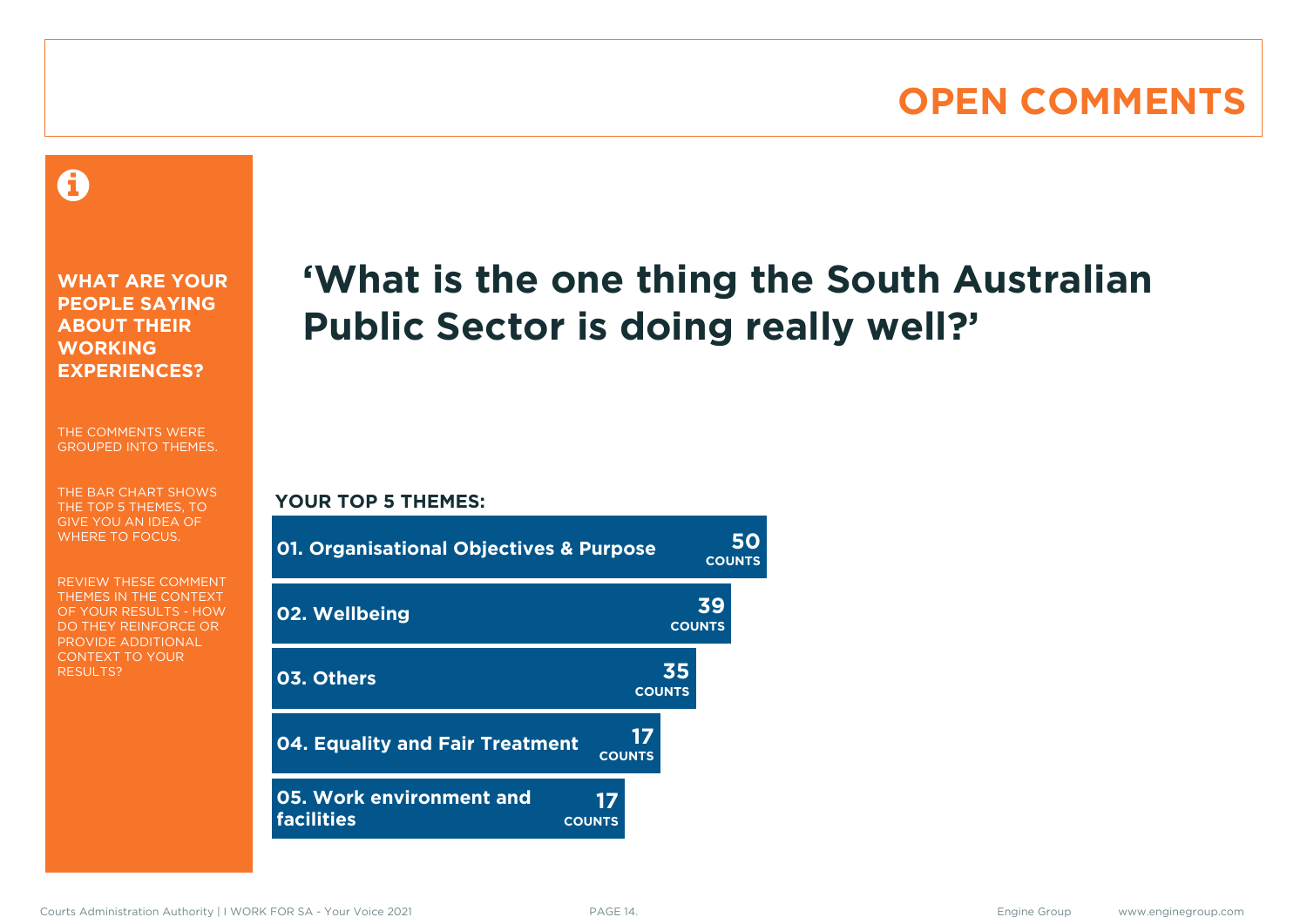#### **OPEN COMMENTS**

A

**WHAT ARE YOUR PEOPLE SAYING ABOUT THEIR WORKING EXPERIENCES?**

THE COMMENTS WERE GROUPED INTO THEMES.

THE BAR CHART SHOWS THE TOP 5 THEMES, TO GIVE YOU AN IDEA OF WHERE TO FOCUS.

REVIEW THESE COMMENT THEMES IN THE CONTEXT OF YOUR RESULTS - HOW DO THEY REINFORCE OR PROVIDE ADDITIONAL CONTEXT TO YOUR **RESULTS?** 

# **'What is the most important issue that needs to be addressed across the South Australian Public Sector?'**

**YOUR TOP 5 THEMES:**

| <b>01. Equality and Fair Treatment</b>                                   | สล<br><b>COUNTS</b> |
|--------------------------------------------------------------------------|---------------------|
| 02. Wellbeing                                                            | 54<br><b>COUNTS</b> |
| <b>03. Line Management and General</b><br><b>Management</b>              | 48<br><b>COUNTS</b> |
| 04. Organisational Objectives &<br>44<br><b>Purpose</b><br><b>COUNTS</b> |                     |
| 41<br><b>05. Recognition and Reward</b><br><b>COUNTS</b>                 |                     |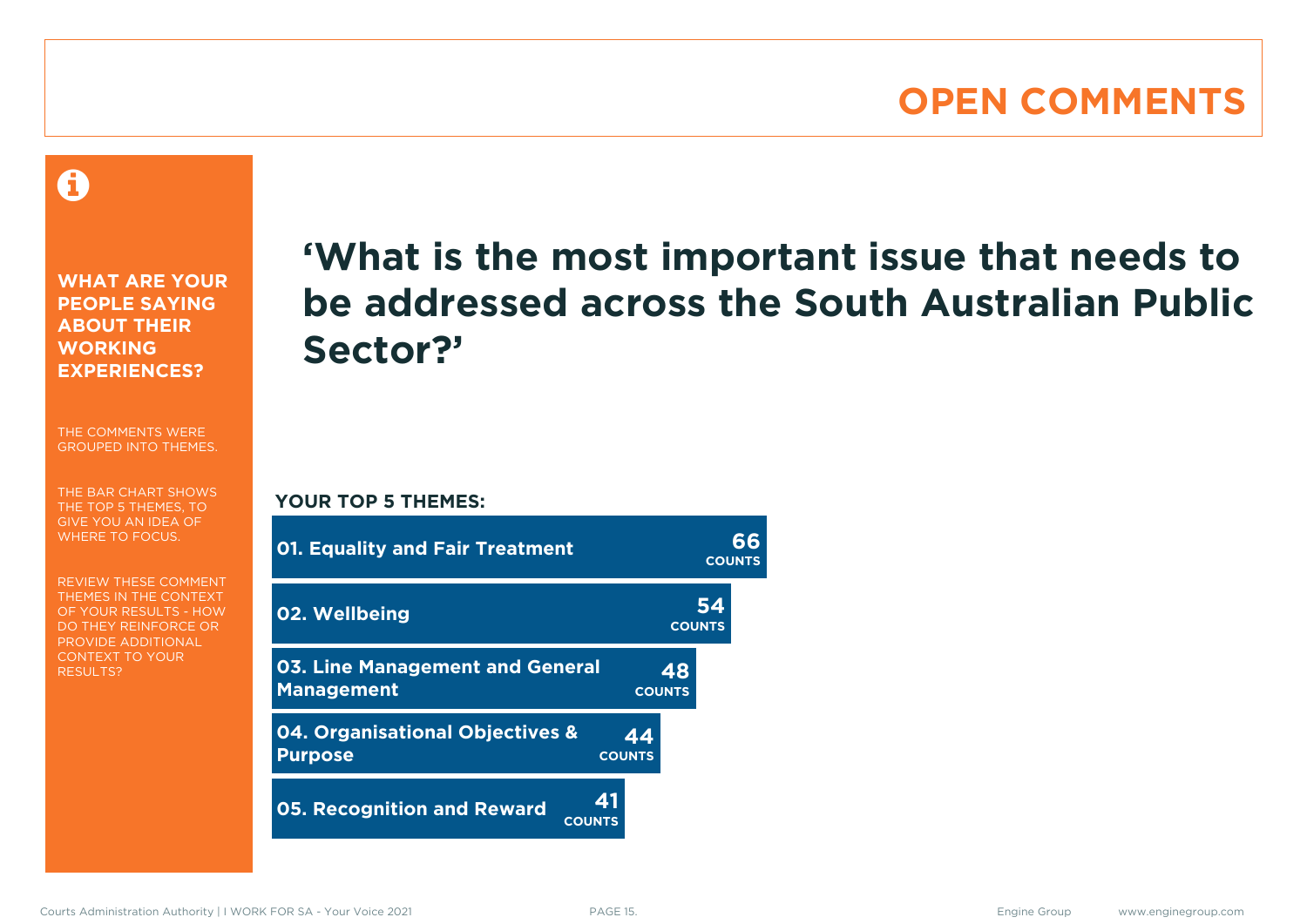### **OTHER QUESTIONS**

0

THESE PAGES SHOW ADDITIONAL QUESTIONS THAT WERE ASKED OF ALL PUBLIC SECTOR EMPLOYEES, THAT ARE NOT INCLUDED IN THE SURVEY INDICES SHOWN ON THE PREVIOUS PAGES.

THE RESULTS OUTLINE THE PROPORTION OF COLLEAGUES RESPONDING POSITIVELY (STRONGLY AGREE + AGREE), NEUTRALLY (NEITHER AGREE NOR **NEGATIVELY** (DISAGREE + STRONGLY DISAGREE).

REVIEW THESE QUESTIONS FOR ADDITIONAL CONTEXT AND INSIGHTS THAT MAY WARRANT FURTHER INVESTIGATION OR ACTION.

|                                                                                                                                                                                       |                  | <b>RESPONSE SCALE</b> |    |          | %<br><b>POSITIVE</b> | <b>VARIANCE</b><br><b>FROM</b><br>2018<br><b>SURVEY</b> | <b>VARIANCE</b><br><b>FROM SA</b><br><b>PUBLIC</b><br><b>SECTOR</b><br><b>OVERALL</b> | <b>VARIANCE</b><br><b>FROM MEDIUM</b><br><b>AGENCIES (251</b><br>$-1000$ ) |
|---------------------------------------------------------------------------------------------------------------------------------------------------------------------------------------|------------------|-----------------------|----|----------|----------------------|---------------------------------------------------------|---------------------------------------------------------------------------------------|----------------------------------------------------------------------------|
| Q11m. I am happy to go the 'extra mile' at work when<br>reauired                                                                                                                      | 39               |                       | 42 | 13       | 81%                  | $-5o$                                                   | -4                                                                                    | $-7$ $\odot$                                                               |
| Q13g. My manager takes appropriate action to address<br>underperformance within my workgroup                                                                                          | 8<br>25          | 27                    | 19 | 21       | 34%                  |                                                         | $-18$ <sup>O</sup>                                                                    | $-22$ <sup>O</sup>                                                         |
| Q15d. I feel senior managers in my agency actively<br>engage with employees                                                                                                           | 26               | 23                    | 25 | 22       | 30%                  |                                                         | $-15$ <sup>O</sup>                                                                    | $-23$ <sup>O</sup>                                                         |
| Q16c. When things go wrong, my agency uses this as an<br>opportunity to review, learn, and improve the management of<br>similar risks                                                 | 34               | 26                    | 21 | 13       | 40%                  | $+3$                                                    | $-17$ <sup>O</sup>                                                                    | $-17$ <sup>O</sup>                                                         |
| Q16d. My agency is committed to creating a diverse workforce<br>(e.g. gender, age, cultural and linguistic background, disability,<br>Aboriginal and Torres Strait Islander, LGBTIQ+) | $\boldsymbol{9}$ | 39                    | 34 | 810      | <b>49%</b>           | $-5o$                                                   | $-19$ <sup>O</sup>                                                                    | $-21$ <sup>O</sup>                                                         |
| Q16e. Personal background is not a barrier to success in my<br>agency (e.g. cultural background, age, disability, sexual<br>orientation, gender etc.)                                 | 12               | 41                    | 33 | 8        | 53%                  | $-6o$                                                   | $-17$ <sup>O</sup>                                                                    | $-19O$                                                                     |
| Q16h. I am confident in relating my agency's<br>Reconciliation Action Plan to my work                                                                                                 | 16               | 55                    |    | 13<br>14 | 18%                  |                                                         | $-26$ <sup><math>\odot</math></sup>                                                   | $-30$ <sup>O</sup>                                                         |
| <b>Q16i.</b> I am satisfied with the cultural learning<br>opportunities within my agency                                                                                              | 18               | 50                    |    | 14<br>14 | 22%                  |                                                         | $-34$ <sup>O</sup>                                                                    | $-33o$                                                                     |
| Q17c. I feel the level of stress in my job is appropriate                                                                                                                             | 39               | 16                    | 23 | 16       | 44%                  |                                                         | $+1$                                                                                  | $-9$ $\odot$                                                               |

**KEY**

**AT LEAST 5 PERCENTAGE POINTS GREATER THAN COMPARATOR**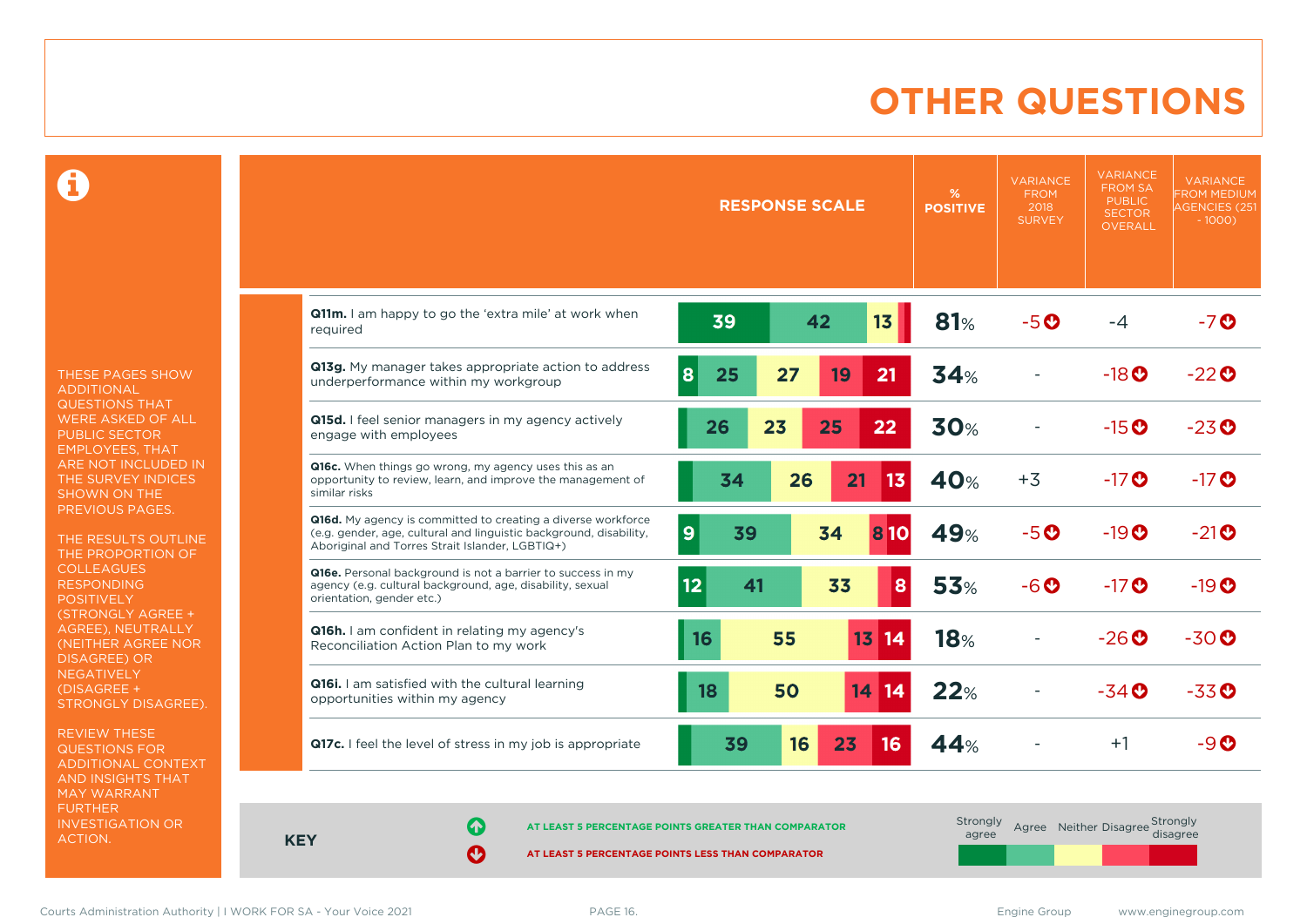### **OTHER QUESTIONS**

0

THESE PAGES SHOW ADDITIONAL QUESTIONS THAT WERE ASKED OF ALL PUBLIC SECTOR EMPLOYEES, THAT ARE NOT INCLUDED IN THE SURVEY INDICES SHOWN ON THE PREVIOUS PAGES.

THE RESULTS OUTLINE THE PROPORTION OF COLLEAGUES RESPONDING POSITIVELY (STRONGLY AGREE + AGREE), NEUTRALLY (NEITHER AGREE NOR DISAGREE) OR **NEGATIVELY** (DISAGREE + STRONGLY DISAGREE).

REVIEW THESE QUESTIONS FOR ADDITIONAL CONTEXT AND INSIGHTS THAT MAY WARRANT FURTHER INVESTIGATION OR ACTION.

|            | <b>RESPONSE SCALE</b>                                                                                               |                  | %<br><b>POSITIVE</b> | <b>VARIANCE</b><br><b>FROM</b><br>2018<br><b>SURVEY</b> | <b>VARIANCE</b><br><b>FROM SA</b><br><b>PUBLIC</b><br><b>SECTOR</b><br><b>OVERALL</b> | <b>VARIANCE</b><br><b>FROM MEDIUM</b><br><b>AGENCIES (251</b><br>$-1000$           |
|------------|---------------------------------------------------------------------------------------------------------------------|------------------|----------------------|---------------------------------------------------------|---------------------------------------------------------------------------------------|------------------------------------------------------------------------------------|
|            |                                                                                                                     |                  |                      |                                                         |                                                                                       |                                                                                    |
|            | Q17e. I feel comfortable discussing my mental health and<br> 10 <br>29<br>18<br>wellbeing with my manager           | 23<br>20         | 39%                  |                                                         | $-14$ <sup>O</sup>                                                                    | $-22o$                                                                             |
|            | 22<br>42<br>Q20a. I feel a connection with the public sector values                                                 | 23<br>9          | <b>64%</b>           |                                                         | $-10$ <sup>O</sup>                                                                    | $-16o$                                                                             |
|            | Q20b. In my workgroup our everyday actions are guided<br>16<br>36<br>by the Public Sector Values                    | 29<br>14         | 51%                  |                                                         | $-13$ <sup>O</sup>                                                                    | $-21$ <sup>O</sup>                                                                 |
|            | Q28. I believe action will be taken on the results from this<br>39<br>21<br>survey by the sector                    | 23<br>13         | 25%                  | $-1$                                                    | $-8o$                                                                                 | $-15$ <sup>O</sup>                                                                 |
|            | Q29. I believe action will be taken on the results from this<br>14<br>34<br>25<br>survey by my agency               | 22               | <b>18%</b>           |                                                         | $-16$ <sup>O</sup>                                                                    | $-25o$                                                                             |
|            | <b>RESPONSE SCALE</b>                                                                                               | <b>RESPONSES</b> | %                    | <b>VARIANCE</b><br><b>FROM</b><br>2018<br><b>SURVEY</b> | <b>VARIANCE</b><br><b>FROM SA</b><br><b>PUBLIC SECTOR</b><br><b>OVERALL</b>           | <b>VARIANCE</b><br><b>FROM</b><br><b>MEDIUM</b><br><b>AGENCIES (251 -</b><br>1000) |
|            | Q14a. I have a current performance and development plan that<br>sets out my individual objectives                   | 274              |                      |                                                         |                                                                                       |                                                                                    |
| Yes        |                                                                                                                     | 134              | 49%                  | $-12$                                                   | $-31$                                                                                 | $-34O$                                                                             |
| <b>No</b>  |                                                                                                                     | 140              | 51%                  | $+12$                                                   | $+31$                                                                                 | $+34$ <sup>O</sup>                                                                 |
| <b>KEY</b> | 不<br>AT LEAST 5 PERCENTAGE POINTS GREATER THAN COMPARATOR<br>Ø<br>AT LEAST 5 PERCENTAGE POINTS LESS THAN COMPARATOR |                  | Strongly<br>agree    |                                                         | Agree Neither Disagree Strongly                                                       | disagree                                                                           |

 $\overline{\phantom{a}}$ 

 $\overline{\phantom{a}}$ 

 $\overline{\phantom{a}}$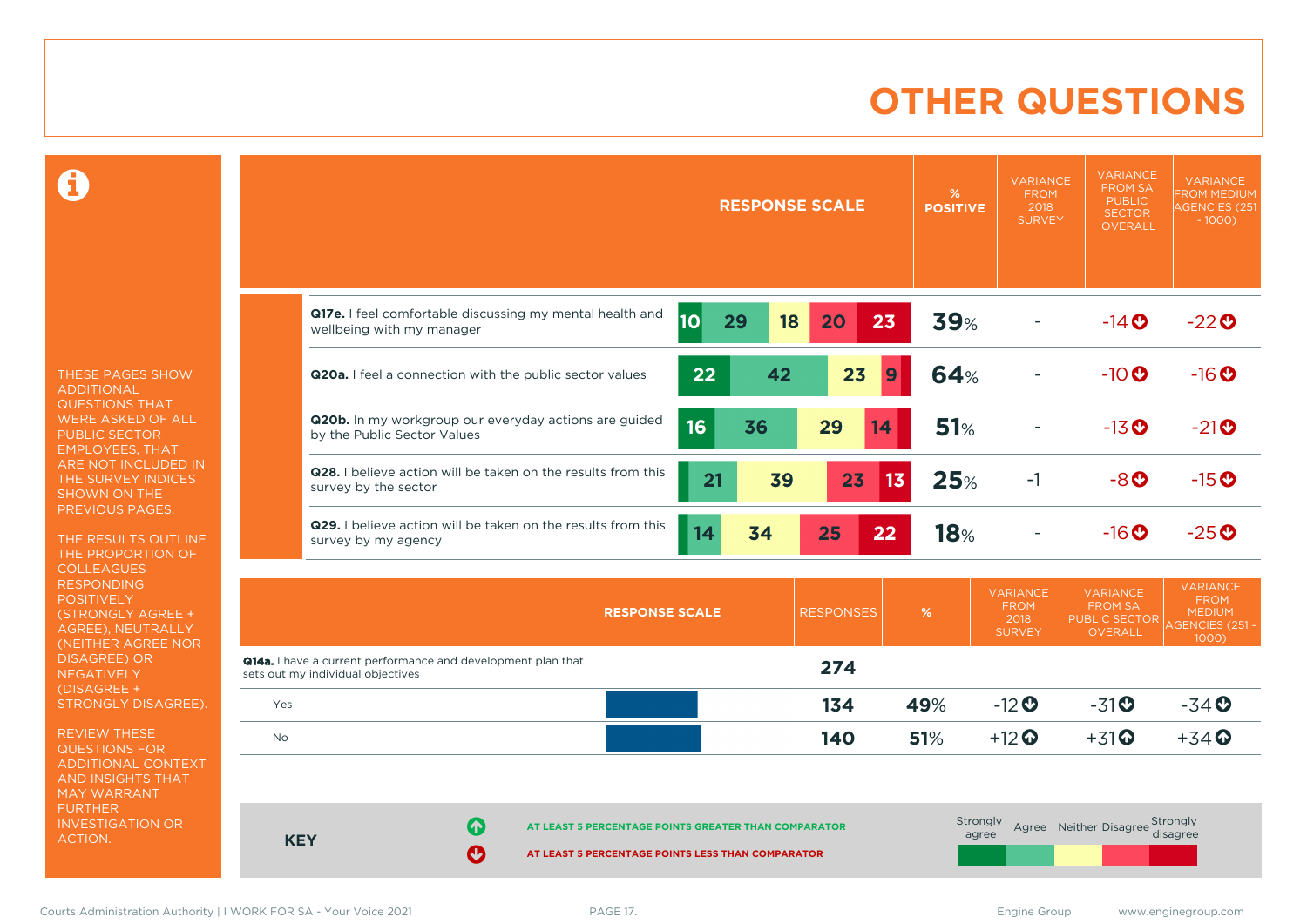#### **COVID-19**

 $\mathbf \Omega$ 

THE 2021 SURVEY ASKED QUESTIONS ABOUT HOW **EFFECTIVELY** AGENCIES MANAGED THE CHANGES REQUIRED AS A RESULT OF COVID-19.

REVIEW THE RESULTS AND IDENTIFY SPECIFIC AREAS OF ACTION THAT MAY BE REQUIRED AS A RESULT - WHAT DO YOU NEED TO FOCUS ON FOR IMPROVEMENT?

REFLECT ON THIS INFORMATION TO UNDERSTAND HOW EMPLOYEES FEEL YOUR AGENCY WAS ABLE TO RAPIDLY ADAPT TO THE COVID-19 SITUATION. THIS CAN BE USED TO INFORM FUTURE ACTIONS REQUIRED WHEN OUR EXTERNAL **CIRCUMSTANCES** CHANGE.

|            |                                                                                                                                                                           |    |    | <b>RESPONSE SCALE</b>  | %<br><b>POSITIVE</b> | <b>VARIANCE</b><br><b>FROM</b><br>2018<br><b>SURVEY</b> | <b>VARIANCE</b><br><b>FROM SA</b><br><b>PUBLIC</b><br><b>SECTOR</b><br><b>OVERALL</b> | <b>VARIANCE</b><br><b>FROM MEDIUM</b><br><b>AGENCIES (251</b><br>$-1000$ )  |
|------------|---------------------------------------------------------------------------------------------------------------------------------------------------------------------------|----|----|------------------------|----------------------|---------------------------------------------------------|---------------------------------------------------------------------------------------|-----------------------------------------------------------------------------|
|            | Q18a. I believe my agency provided sufficient resources and<br>arrangements to help me feel safe (e.g. physical distancing                                                |    |    |                        |                      |                                                         |                                                                                       |                                                                             |
|            | measures, working from home arrangements, face masks, hand<br>sanitiser)                                                                                                  | 22 | 46 | 14<br>11               | 68%<br>17            |                                                         | $-9O$                                                                                 | $-18$ <sup>O</sup>                                                          |
|            | Q18b. My manager provided me with sufficient direction<br>about my priorities                                                                                             | 15 | 40 | 24<br>$13\overline{7}$ | <b>55%</b>           |                                                         | $-17$ <sup>O</sup>                                                                    | $-23$ <sup>O</sup>                                                          |
|            | <b>Q18c.</b> I was satisfied with the communications I received<br>from senior managers about changes impacting my work                                                   | 14 | 39 | 18<br>18               | 53%<br>10            |                                                         | $-13$ <sup>O</sup>                                                                    | $-20$ <sup>O</sup>                                                          |
|            | Q18d. During this time, I felt that my manager cared about my<br>wellbeing (if you have more than one manager, consider the<br>manager who you report to most frequently) | 18 | 37 | 23<br>10 13            | <b>55%</b>           |                                                         | $-16$ <sup>O</sup>                                                                    | $-23$ <sup>O</sup>                                                          |
|            | Q18e. I felt that my workgroup went the extra mile to<br>support each other                                                                                               | 20 | 42 | 23                     | 62%<br>8             |                                                         | $-13$ <sup>O</sup>                                                                    | $-16$ <sup>O</sup>                                                          |
|            | <b>RESPONSE SCALE</b>                                                                                                                                                     |    |    | <b>RESPONSES</b>       | $\%$                 | <b>VARIANCE</b><br><b>FROM</b><br>2018<br><b>SURVEY</b> | <b>VARIANCE</b><br><b>FROM SA</b><br>PUBLIC SECTOR<br><b>OVERALL</b>                  | <b>VARIANCE</b><br><b>FROM</b><br><b>MEDIUM</b><br>AGENCIES (251 -<br>1000) |
|            | <b>Q18f.</b> Were you mobilised to another agency or another role<br>within your agency because of COVID-19 requirements?                                                 |    |    | 269                    |                      |                                                         |                                                                                       |                                                                             |
| Yes        |                                                                                                                                                                           |    |    | $\overline{\bf 4}$     | 1%                   |                                                         | $-7o$                                                                                 | $-4$                                                                        |
| <b>No</b>  |                                                                                                                                                                           |    |    | 256                    | 95%                  | $\overline{\phantom{a}}$                                | $+6$ <sup><math>\odot</math></sup>                                                    | $+3$                                                                        |
| Not sure   |                                                                                                                                                                           |    |    | $\mathbf{9}$           | 3%                   | ÷.                                                      | $+1$                                                                                  | $+1$                                                                        |
| <b>KEY</b> | Q<br>AT LEAST 5 PERCENTAGE POINTS GREATER THAN COMPARATOR<br>Ø<br>AT LEAST 5 PERCENTAGE POINTS LESS THAN COMPARATOR                                                       |    |    |                        | Strongly<br>agree    |                                                         | Agree Neither Disagree Strongly                                                       | disagree                                                                    |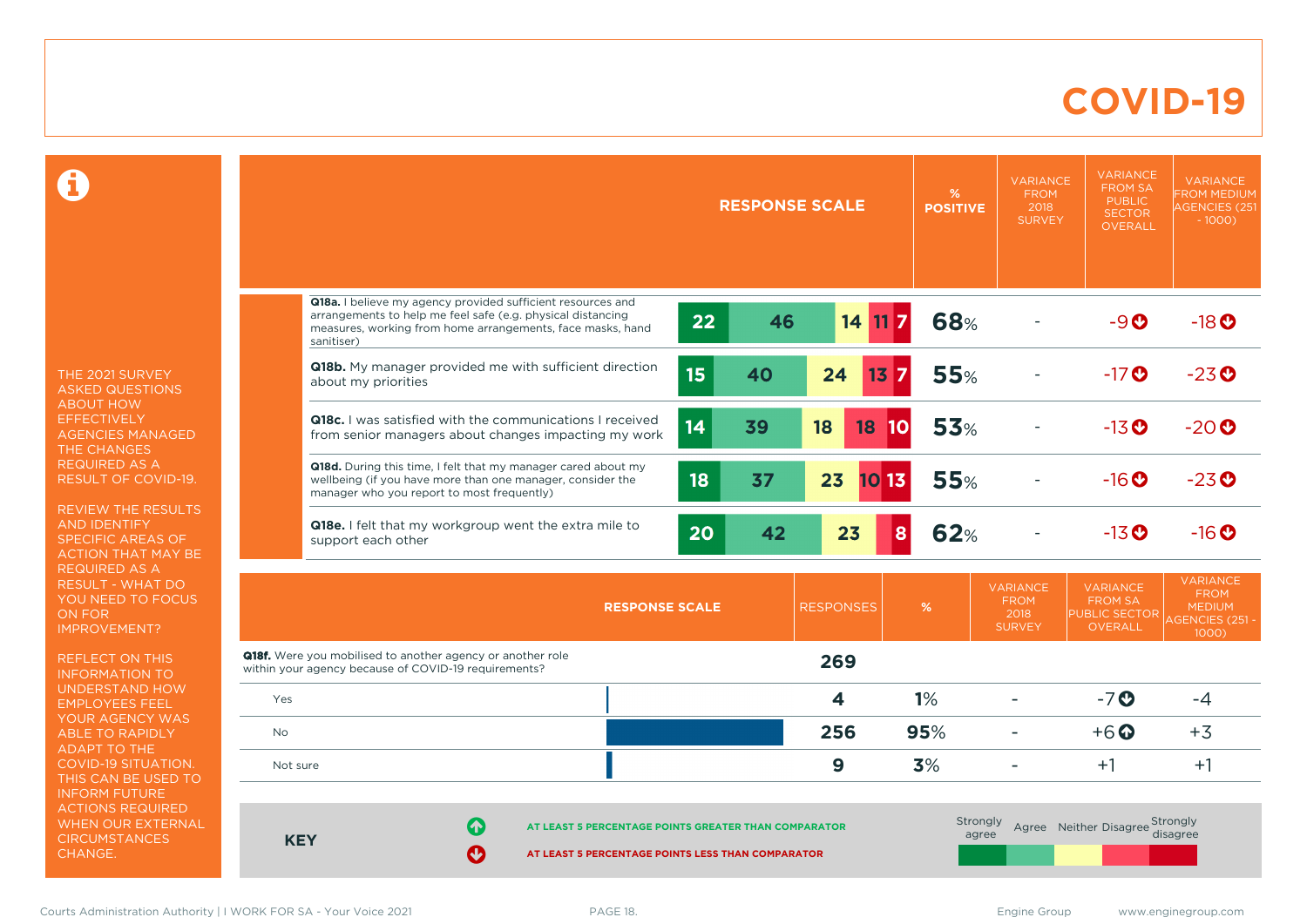$\mathbf \Theta$ 

THESE QUESTIONS GIVE YOU VALUABLE INSIGHT INTO THE REASONS YOUR EMPLOYEES JOINED THE PUBLIC SECTOR, AND THEIR REASONS FOR WANTING TO STAY OR LEAVE.

WHAT DOES THIS TELL YOU ABOUT YOUR CURRENT EMPLOYEE VALUE PROPOSITION?

IS THERE ROOM FOR IMPROVEMENT?

|                                                                                                       | <b>RESPONSE SCALE</b> | <b>RESPONSES</b> | %   | <b>VARIANCE</b><br><b>FROM</b><br>2018<br><b>SURVEY</b> | <b>VARIANCE</b><br><b>FROM SA</b><br><b>PUBLIC SECTOR</b><br>OVERALL | <b>VARIANCE</b><br><b>FROM</b><br><b>MEDIUM</b><br><b>AGENCIES (251 -</b><br>$1000$ ) |
|-------------------------------------------------------------------------------------------------------|-----------------------|------------------|-----|---------------------------------------------------------|----------------------------------------------------------------------|---------------------------------------------------------------------------------------|
| <b>Q21.</b> Which of the following describes why you joined the public<br>sector? [Multiple Response] |                       | 789              |     |                                                         |                                                                      |                                                                                       |
| Type of work offered                                                                                  |                       | 162              | 21% | $+21$                                                   | $\circ$                                                              | $\circ$                                                                               |
| Job security and stability                                                                            |                       | 189              | 24% | $+6$ <sup>O</sup>                                       | $+4$                                                                 | $+5o$                                                                                 |
| Service to the general public                                                                         |                       | 104              | 13% | $+13$ <sup>O</sup>                                      | $-2$                                                                 | -1                                                                                    |
| T The work aligned with my job skills/experience                                                      |                       | 147              | 19% | $+1$                                                    | $-1$                                                                 | $-3$                                                                                  |
| The department I work for                                                                             |                       | 49               | 6%  | $-4$                                                    | $\circ$                                                              | $\circ$                                                                               |
| Geographical location                                                                                 |                       | 45               | 6%  | $-9O$                                                   | $-1$                                                                 | $-1$                                                                                  |
| Remuneration                                                                                          |                       | 50               | 6%  | $\circ$                                                 | $+1$                                                                 | $+1$                                                                                  |
| Workplace culture                                                                                     |                       | 24               | 3%  | $-3$                                                    | $-1$                                                                 | $-1$                                                                                  |
| Other                                                                                                 |                       | 19               | 2%  | $\circ$                                                 | $+1$                                                                 | $+1$                                                                                  |
| <b>Q22.</b> Which of the following statements best reflect your<br>working life intentions?           |                       | 268              |     |                                                         |                                                                      |                                                                                       |
| I want to stay in my agency long-term                                                                 |                       | 171              | 64% |                                                         | $-12$ <b>O</b>                                                       | $-9O$                                                                                 |
| I want to leave my agency but stay in the public sector                                               |                       | 69               | 26% |                                                         | $+9$ <sup><math>\odot</math></sup>                                   | $+7$ $\odot$                                                                          |
| I want to leave the public sector                                                                     |                       | 28               | 10% |                                                         | $+3$                                                                 | $+2$                                                                                  |

**KEY** 

**TEXT CHANGE SINCE 2018 SURVEY**

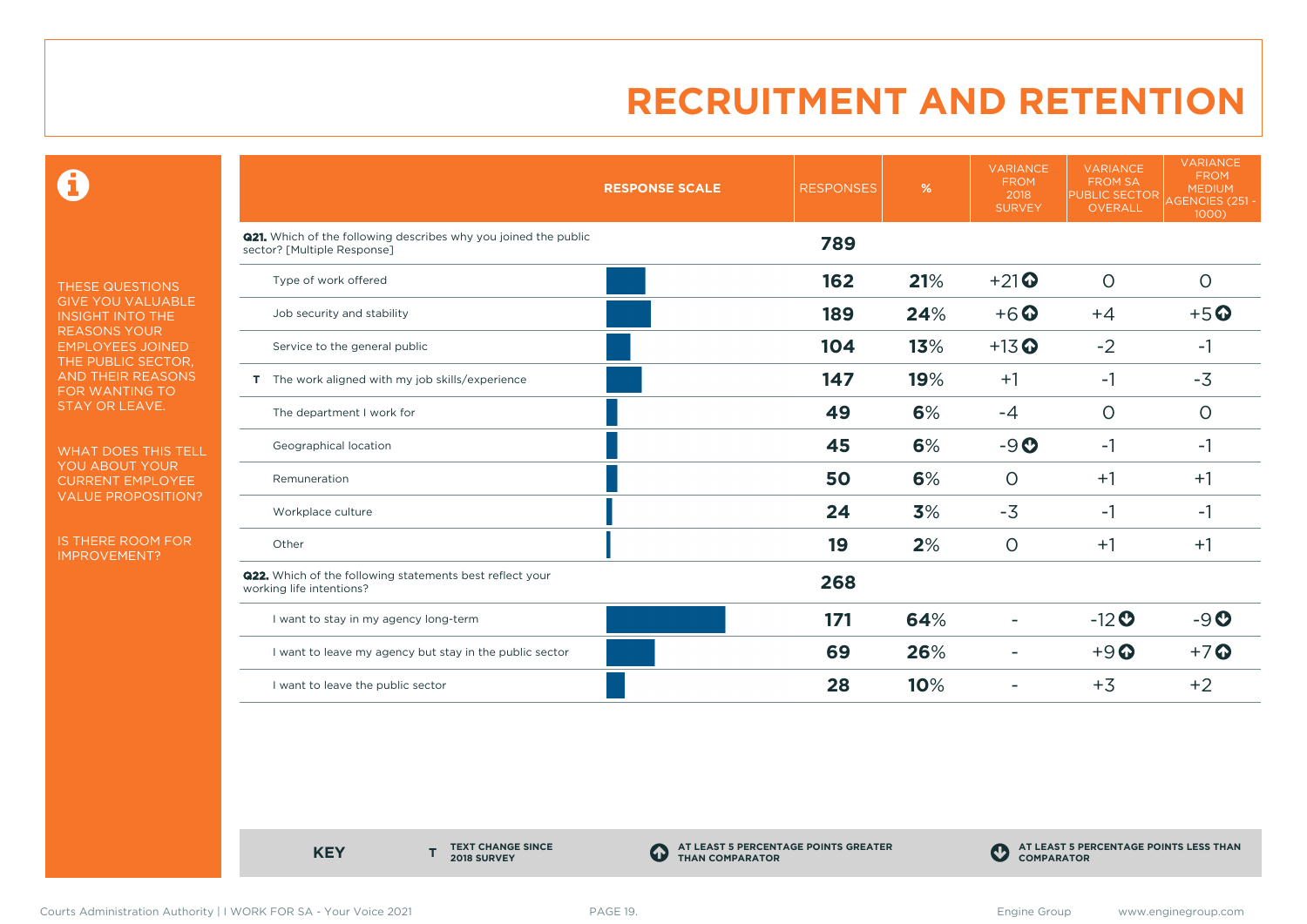$\mathbf \Theta$ 

THESE QUESTIONS GIVE YOU VALUABLE INSIGHT INTO THE REASONS YOUR EMPLOYEES JOINED THE PUBLIC SECTOR, AND THEIR REASONS FOR WANTING TO STAY OR LEAVE.

WHAT DOES THIS TELL YOU ABOUT YOUR CURRENT EMPLOYEE VALUE PROPOSITION?

IS THERE ROOM FOR IMPROVEMENT?

|                                                                                                 | <b>RESPONSE SCALE</b> | <b>RESPONSES</b> | %   | <b>VARIANCE</b><br><b>FROM</b><br>2018<br><b>SURVEY</b> | <b>VARIANCE</b><br><b>FROM SA</b><br><b>PUBLIC SECTOR</b><br>OVERALL | <b>VARIANCE</b><br><b>FROM</b><br><b>MEDIUM</b><br>AGENCIES (251 -<br>1000) |
|-------------------------------------------------------------------------------------------------|-----------------------|------------------|-----|---------------------------------------------------------|----------------------------------------------------------------------|-----------------------------------------------------------------------------|
| Q23a. Which of the following describes your reasons for<br>wanting to stay? [Multiple Response] |                       | 804              |     |                                                         |                                                                      |                                                                             |
| Long term career progression                                                                    |                       | 35               | 4%  |                                                         | $-3$                                                                 | $-2$                                                                        |
| Type of work offered                                                                            |                       | 102              | 13% |                                                         | $\circ$                                                              | $\circ$                                                                     |
| <b>Employment conditions</b>                                                                    |                       | 92               | 11% | ۰                                                       | $+1$                                                                 | $+1$                                                                        |
| Job security and stability                                                                      |                       | 127              | 16% |                                                         | $+2$                                                                 | $+4$                                                                        |
| Service to the general public                                                                   |                       | 82               | 10% |                                                         | $\circ$                                                              | $+1$                                                                        |
| The work aligns with my job skills/experience                                                   |                       | 107              | 13% |                                                         | $\circ$                                                              | $\circ$                                                                     |
| The department I work for                                                                       |                       | 58               | 7%  |                                                         | $\Omega$                                                             | $\circ$                                                                     |
| Geographical location                                                                           |                       | 47               | 6%  |                                                         | $\circ$                                                              | $\circ$                                                                     |
| Remuneration                                                                                    |                       | 52               | 6%  |                                                         | $+2$                                                                 | $+2$                                                                        |
| Workplace culture                                                                               |                       | 31               | 4%  |                                                         | $-1$                                                                 | $-2$                                                                        |
| Confidence in immediate manager                                                                 |                       | 37               | 5%  |                                                         | $-2$                                                                 | $-3$                                                                        |
| Confidence in senior management                                                                 |                       | 20               | 2%  |                                                         | $-1$                                                                 | $-1$                                                                        |
| Other                                                                                           |                       | 14               | 2%  |                                                         | $+1$                                                                 | $+1$                                                                        |

**KEY C** 

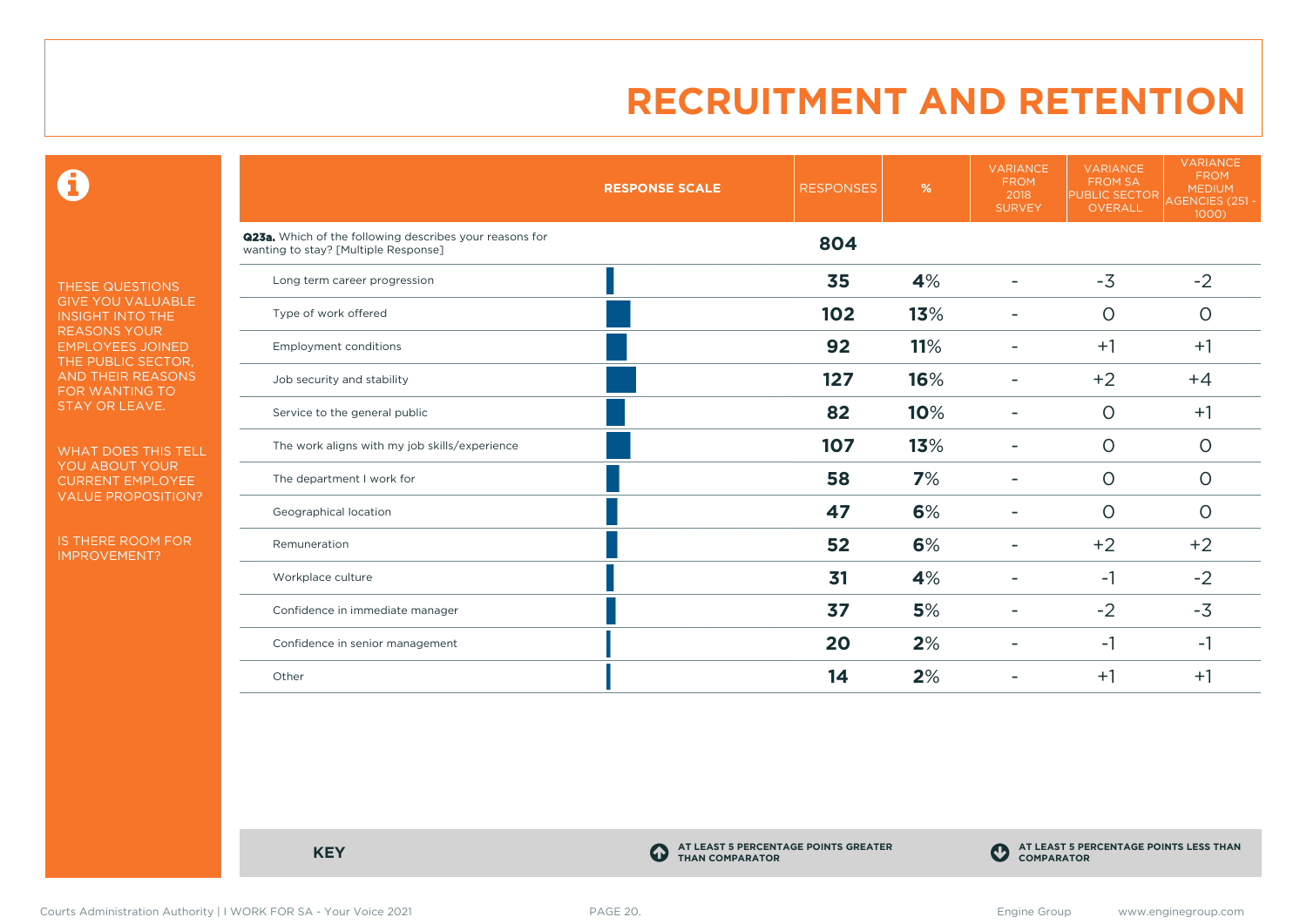$\mathbf \Theta$ 

THESE QUESTIONS GIVE YOU VALUABLE INSIGHT INTO THE REASONS YOUR EMPLOYEES JOINED THE PUBLIC SECTOR, AND THEIR REASONS FOR WANTING TO STAY OR LEAVE.

WHAT DOES THIS TELL YOU ABOUT YOUR CURRENT EMPLOYEE VALUE PROPOSITION?

IS THERE ROOM FOR IMPROVEMENT?

|                                                                                 | <b>RESPONSE SCALE</b> | <b>RESPONSES</b> | %   | <b>VARIANCE</b><br><b>FROM</b><br>2018<br><b>SURVEY</b> | <b>VARIANCE</b><br><b>FROM SA</b><br><b>PUBLIC SECTOR</b><br>OVERALL | <b>VARIANCE</b><br><b>FROM</b><br><b>MEDIUM</b><br>AGENCIES (251 -<br>$1000$ ) |
|---------------------------------------------------------------------------------|-----------------------|------------------|-----|---------------------------------------------------------|----------------------------------------------------------------------|--------------------------------------------------------------------------------|
| <b>Q23b.</b> Which of the following best describes when you intend to<br>leave? |                       | 97               |     |                                                         |                                                                      |                                                                                |
| I want to leave within 12 months                                                |                       | 43               | 44% | -                                                       | $+5$ <sup>O</sup>                                                    | $+3$                                                                           |
| I want to leave within 1-2 years                                                |                       | 29               | 30% | ٠                                                       | $+3$                                                                 | $+2$                                                                           |
| I want to leave within 2-5 years                                                |                       | 19               | 20% | -                                                       | -4                                                                   | $-2$                                                                           |
| I want to leave within 5+ years                                                 |                       | 6                | 6%  | -                                                       | -4                                                                   | $-2$                                                                           |

**KEY C** 

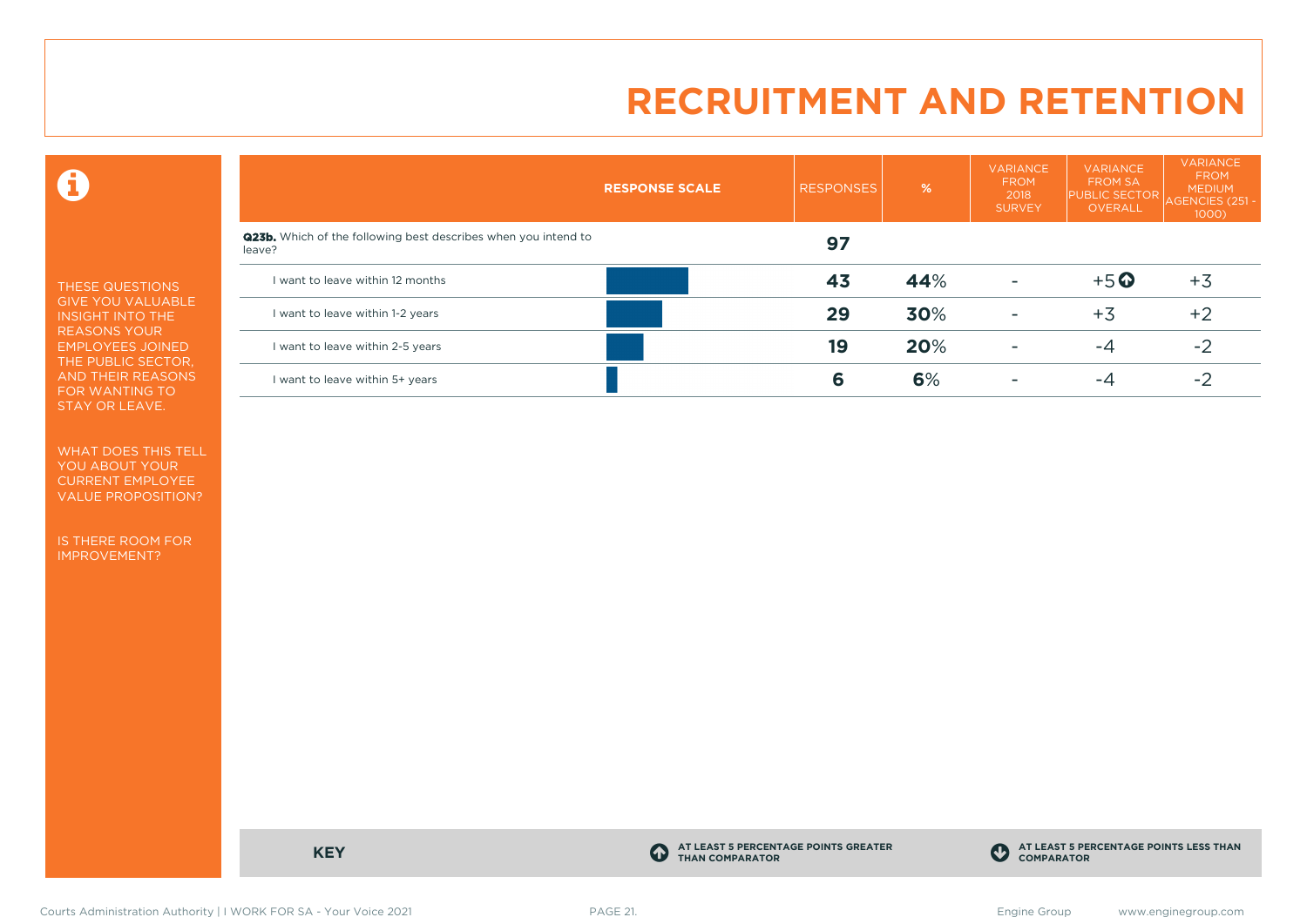0

THESE QUESTIONS GIVE YOU VALUABLE INSIGHT INTO THE REASONS YOUR EMPLOYEES JOINED THE PUBLIC SECTOR, AND THEIR REASONS FOR WANTING TO STAY OR LEAVE.

WHAT DOES THIS TELL YOU ABOUT YOUR CURRENT EMPLOYEE VALUE PROPOSITION?

IS THERE ROOM FOR IMPROVEMENT?

|                                                                                                 | <b>RESPONSE SCALE</b> | <b>RESPONSES</b> | %   | <b>VARIANCE</b><br><b>FROM</b><br>2018<br><b>SURVEY</b> | <b>VARIANCE</b><br><b>FROM SA</b><br><b>PUBLIC SECTOR</b><br><b>OVERALL</b> | <b>VARIANCE</b><br><b>FROM</b><br><b>MEDIUM</b><br>AGENCIES (251 -<br>1000) |
|-------------------------------------------------------------------------------------------------|-----------------------|------------------|-----|---------------------------------------------------------|-----------------------------------------------------------------------------|-----------------------------------------------------------------------------|
| Q23c. Which of the following describe your reasons for wanting<br>to leave? [Multiple Response] |                       | 479              |     |                                                         |                                                                             |                                                                             |
| T There is a lack of future career opportunities                                                |                       | 57               | 12% | $-15o$                                                  | $+1$                                                                        | -1                                                                          |
| I want to try a different type of work or I am seeking a<br>career change                       |                       | 21               | 4%  | $+2$                                                    | $-3$                                                                        | $-4$                                                                        |
| I am not fulfilled by the role I am in                                                          |                       | 36               | 8%  | $+8$ <sup>O</sup>                                       | $-2$                                                                        | $-3$                                                                        |
| T My expectations have not been met                                                             |                       | 29               | 6%  | $-2$                                                    | $+1$                                                                        | $+1$                                                                        |
| I am pursuing the next phase in my life/career journey                                          |                       | 35               | 7%  | $+7$ <sup>O</sup>                                       | $-2$                                                                        | $-4$                                                                        |
| My workload is not manageable                                                                   |                       | 18               | 4%  | $+4$                                                    | $-3$                                                                        | -1                                                                          |
| I am not satisfied with my employment conditions                                                |                       | 35               | 7%  | $+7$ <sup>O</sup>                                       | $+1$                                                                        | $+3$                                                                        |
| The work does not fully utilise my skills and abilities                                         |                       | 34               | 7%  | $+7$                                                    | -1                                                                          | $-2$                                                                        |
| I do not like the workplace culture                                                             |                       | 54               | 11% | $\Omega$                                                | $+2$                                                                        | $+3$                                                                        |
| There is a lack of job security                                                                 |                       | 22               | 5%  | $+5$ <sup>O</sup>                                       | $+1$                                                                        | $+1$                                                                        |
| I lack confidence in senior managers                                                            |                       | 43               | 9%  | $+9$ <sup><math>\odot</math></sup>                      | $-1$                                                                        | $+1$                                                                        |
| I am not satisfied with my current manager                                                      |                       | 32               | 7%  | $+7$                                                    | $+1$                                                                        | $+2$                                                                        |
| Experiences of bullying, harassment or discrimination                                           |                       | 42               | 9%  | $+9$ <sup><math>\odot</math></sup>                      | $+2$                                                                        | $+3$                                                                        |
| Other                                                                                           |                       | 21               | 4%  | $+4$                                                    | $\circ$                                                                     | $\circ$                                                                     |

**KEY** 

**TEXT CHANGE SINCE 2018 SURVEY**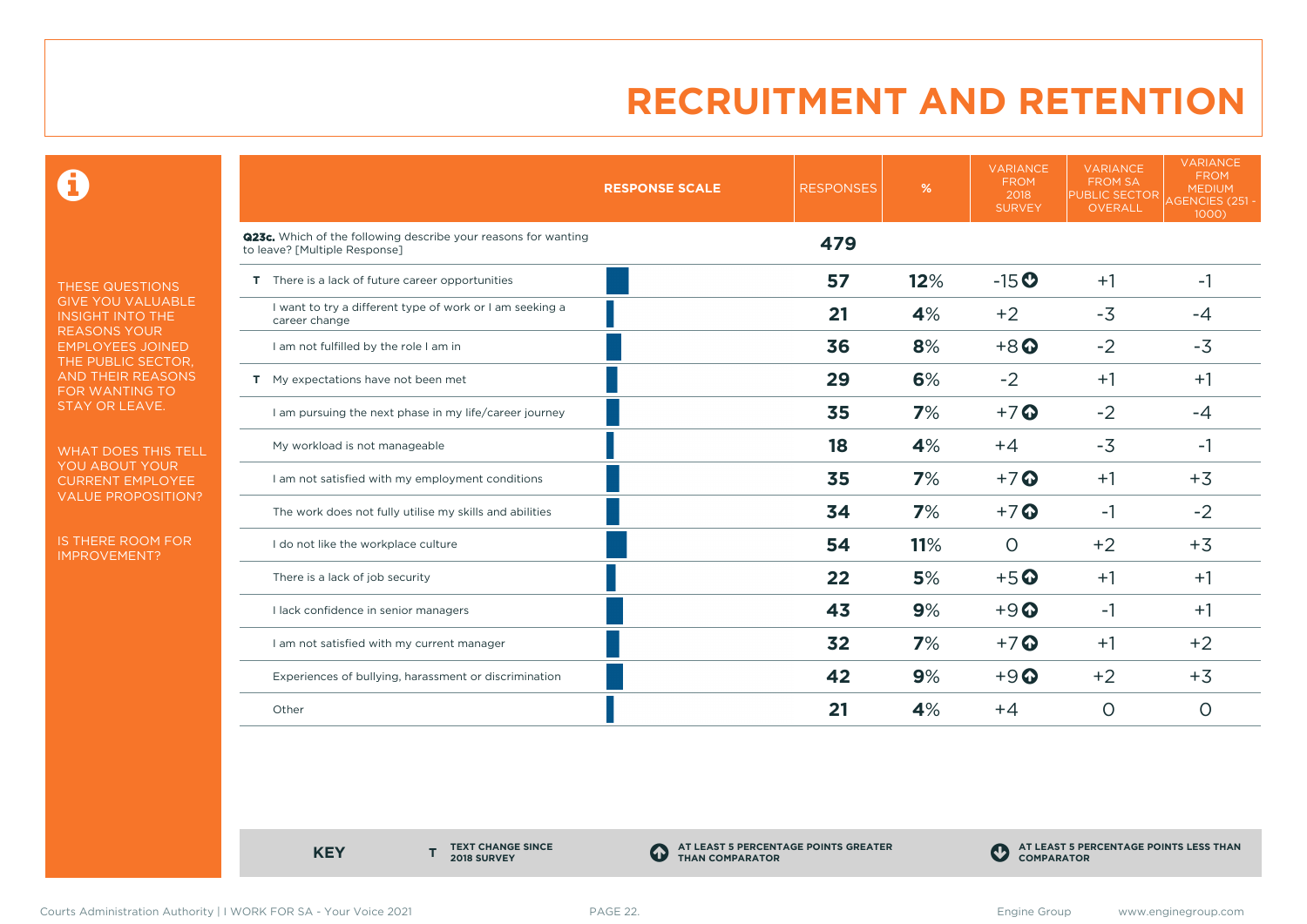$\mathbf \Omega$ 

THESE RESULTS GIVE YOU INSIGHT INTO THE EXTENT TO WHICH BULLYING AND HARASSMENT HAVE BEEN EXPERIENCED OR OBSERVED IN YOUR AGENCY / TEAM.

WHAT ACTION DO YOU NEED TO TAKE IN RESPONSE TO THESE RESULTS?

|                                                                                                                                          | <b>RESPONSE SCALE</b> | <b>RESPONSES</b> | %   | <b>VARIANCE</b><br><b>FROM</b><br>2018<br><b>SURVEY</b> | <b>VARIANCE</b><br><b>FROM SA</b><br>PUBLIC SECTOR<br>OVERALL | <b>VARIANCE</b><br><b>FROM</b><br><b>MEDIUM</b><br>AGENCIES (251 -<br>1000) |
|------------------------------------------------------------------------------------------------------------------------------------------|-----------------------|------------------|-----|---------------------------------------------------------|---------------------------------------------------------------|-----------------------------------------------------------------------------|
| Q24. During the last 12 months, have you witnessed harassment<br>(including sexual harassment) or bullying in your current<br>workplace? |                       | 265              |     |                                                         |                                                               |                                                                             |
| Yes                                                                                                                                      |                       | 105              | 40% | $+8$ <sup><math>\odot</math></sup>                      | $+11$ <sup>O</sup>                                            | $+18$ <sup>O</sup>                                                          |
| No                                                                                                                                       |                       | 133              | 50% | $-4$                                                    | $-12$ <sup>O</sup>                                            | $-19O$                                                                      |
| Not sure                                                                                                                                 |                       | 27               | 10% | $-4$                                                    | $+1$                                                          | $+1$                                                                        |
| <b>Q24a.</b> What did you do in response to the bullying and<br>harassment you witnessed? [Multiple Response]                            |                       | 233              |     |                                                         |                                                               |                                                                             |
| Submitted a report through the agency's formal WHS<br>system                                                                             |                       | 5                | 2%  | ÷                                                       | $-2$                                                          | $-2$                                                                        |
| Approached the person and asked them to stop                                                                                             |                       | 22               | 9%  | ۰                                                       | $-1$                                                          | $\circ$                                                                     |
| Approached the victim and offered support                                                                                                |                       | 46               | 20% | Ξ.                                                      | $-3$                                                          | $-3$                                                                        |
| Took leave                                                                                                                               |                       | 16               | 7%  | ÷                                                       | $+2$                                                          | $+2$                                                                        |
| Left the role/team/agency                                                                                                                |                       | 6                | 3%  | ۰                                                       | $\circ$                                                       | $+1$                                                                        |
| Sought support from a colleague                                                                                                          |                       | 30               | 13% | ۰                                                       | $-2$                                                          | $\circ$                                                                     |
| Sought support from a manager                                                                                                            |                       | 34               | 15% | ۳                                                       | $-2$                                                          | $-3$                                                                        |
| Accessed counselling through the agency's Employee<br>Assistance Program                                                                 |                       | 10               | 4%  | ۰                                                       | $\circ$                                                       | $\circ$                                                                     |
| Accessed professional help                                                                                                               |                       | 11               | 5%  | ۰                                                       | $\circ$                                                       | $+1$                                                                        |
| Lodged a grievance or complaint                                                                                                          |                       | 17               | 7%  | Ξ.                                                      | $+3$                                                          | $+3$                                                                        |
| Nothing                                                                                                                                  |                       | 20               | 9%  | ÷                                                       | $+3$                                                          | $+1$                                                                        |
| Other                                                                                                                                    |                       | 16               | 7%  | $\overline{\phantom{a}}$                                | $+2$                                                          | $+1$                                                                        |

**KEY C**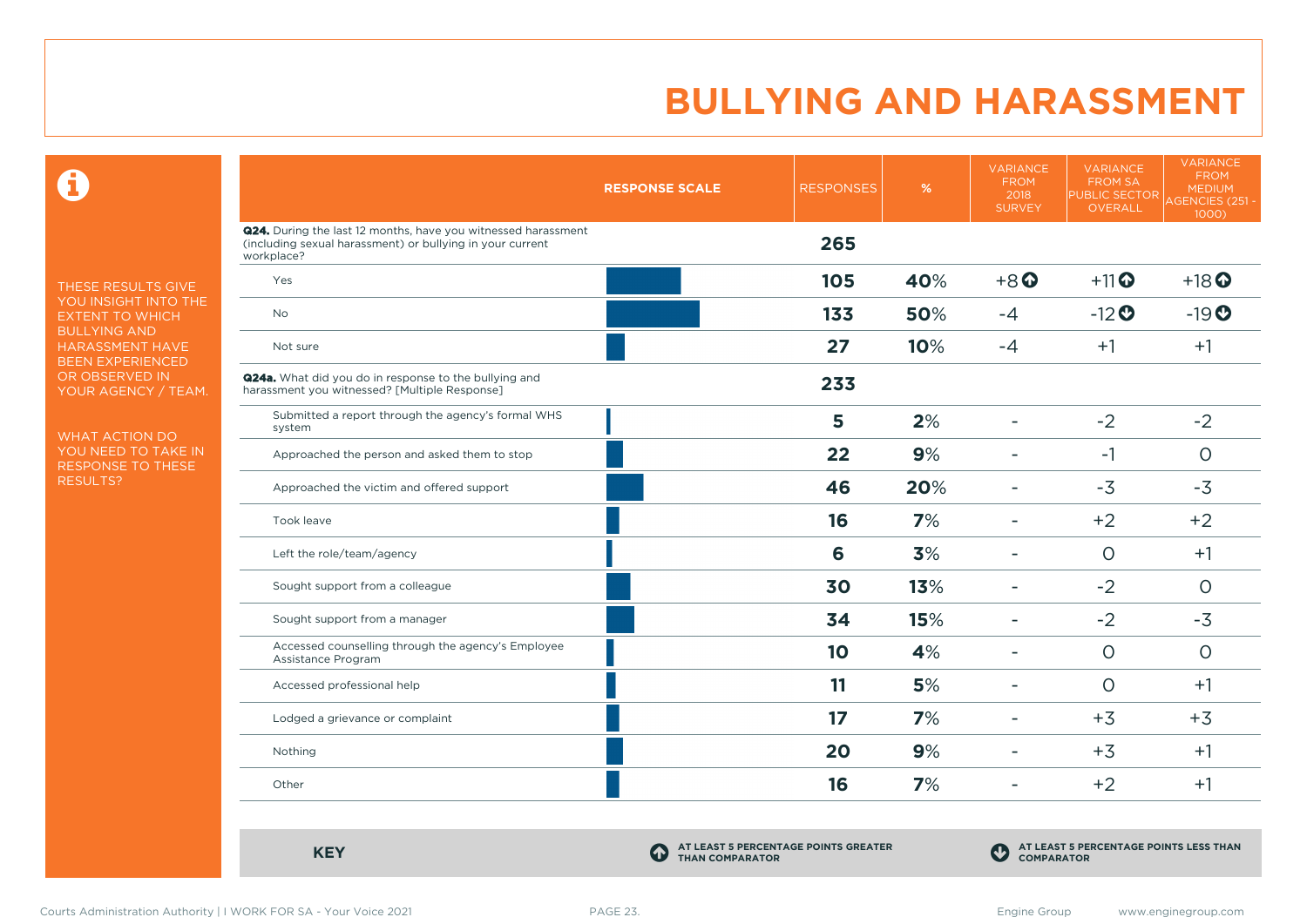$\mathbf \Theta$ 

THESE RESULTS GIVE YOU INSIGHT INTO THE EXTENT TO WHICH BULLYING AND HARASSMENT HAVE BEEN EXPERIENCED OR OBSERVED IN YOUR AGENCY / TEAM.

WHAT ACTION DO YOU NEED TO TAKE IN RESPONSE TO THESE RESULTS?

|                                                                                                                                                  | <b>RESPONSE SCALE</b> | <b>RESPONSES</b> | %   | <b>VARIANCE</b><br><b>FROM</b><br>2018<br><b>SURVEY</b> | <b>VARIANCE</b><br><b>FROM SA</b><br><b>PUBLIC SECTOR</b><br><b>OVERALL</b> | <b>VARIANCE</b><br><b>FROM</b><br><b>MEDIUM</b><br><b>AGENCIES (251-</b><br>1000) |
|--------------------------------------------------------------------------------------------------------------------------------------------------|-----------------------|------------------|-----|---------------------------------------------------------|-----------------------------------------------------------------------------|-----------------------------------------------------------------------------------|
| Q25. During the last 12 months, have you been subjected to<br>harassment (including sexual harassment) or bullying in your<br>current workplace? |                       | 270              |     |                                                         |                                                                             |                                                                                   |
| Yes                                                                                                                                              |                       | 75               | 28% | $+8$ <sup>O</sup>                                       | $+10$ <sup>O</sup>                                                          | $+16$ $\odot$                                                                     |
| <b>No</b>                                                                                                                                        |                       | 179              | 66% | $-6o$                                                   | $-10$ $\odot$                                                               | $-15$ <sup>O</sup>                                                                |
| Not sure                                                                                                                                         |                       | 16               | 6%  | $-2$                                                    | $\circ$                                                                     | $-1$                                                                              |
| <b>Q25a.</b> What type of harassment or bullying did you experience?<br>[Multiple Response]                                                      |                       | 162              |     |                                                         |                                                                             |                                                                                   |
| Physical behaviour (e.g. assault, aggressive body<br>T<br>language)                                                                              |                       | 11               | 7%  | $+1$                                                    | $-1$                                                                        | $\circ$                                                                           |
| Sexual harassment                                                                                                                                |                       | 8                | 5%  | $+5$ <sup>O</sup>                                       | $+2$                                                                        | $+2$                                                                              |
| Cyberbullying (e.g. harassment via IT or the spreading of<br>gossip/materials intended to defame or humiliate)                                   |                       | 10               | 6%  | $+6$ <sup>O</sup>                                       | $+2$                                                                        | $+2$                                                                              |
| Verbal abuse (e.g. offensive language, derogatory<br>remarks, threats, shouting or screaming)                                                    |                       | 41               | 25% | $-13$ <sup>O</sup>                                      | $-3$                                                                        | $-3$                                                                              |
| 'Initiations' or pranks                                                                                                                          |                       | 6                | 4%  | $+4$                                                    | $+2$                                                                        | $+2$                                                                              |
| Interference with your personal property or work<br>equipment                                                                                    |                       | 10               | 6%  | $+3$                                                    | $+2$                                                                        | $+2$                                                                              |
| Interference with work tasks (i.e. withholding needed<br>information, undermining or sabotage)                                                   |                       | 31               | 19% | $-2$                                                    | $-5o$                                                                       | $-5o$                                                                             |
| Inappropriate and unfair application of work policies or<br>rules (e.g. perf mgmt, access to leave, access to L&D)                               |                       | 27               | 17% | $-2$                                                    | $-1$                                                                        | $+1$                                                                              |
| Other                                                                                                                                            |                       | 18               | 11% | $-2$                                                    | $+2$                                                                        | $-1$                                                                              |

**KEY** 

**TEXT CHANGE SINCE 2018 SURVEY**

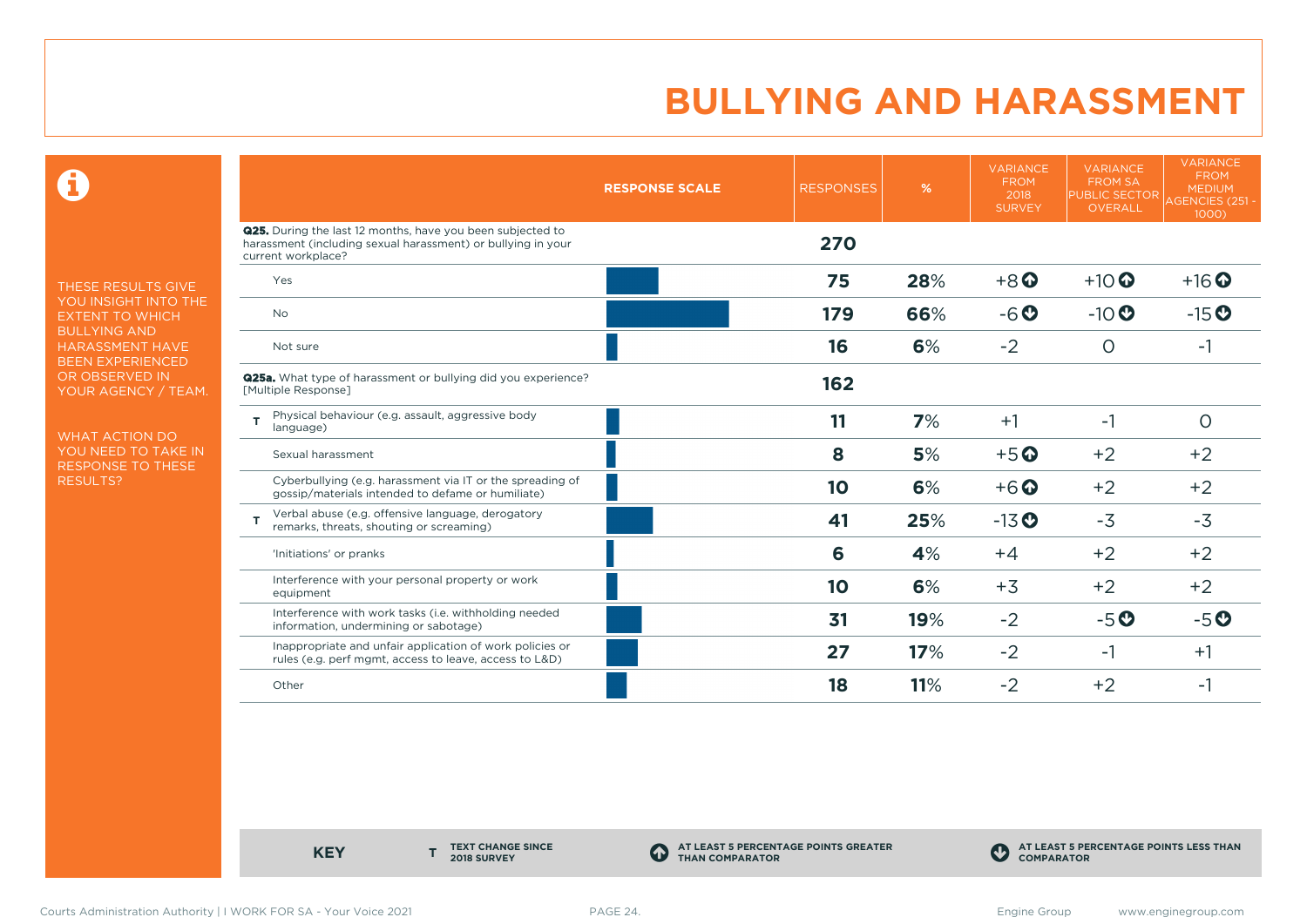$\mathbf \Theta$ 

THESE RESULTS GIVE YOU INSIGHT INTO THE EXTENT TO WHICH BULLYING AND HARASSMENT HAVE BEEN EXPERIENCED OR OBSERVED IN YOUR AGENCY / TEAM.

WHAT ACTION DO YOU NEED TO TAKE IN RESPONSE TO THESE RESULTS?

|                                                                                         | <b>RESPONSE SCALE</b> | <b>RESPONSES</b> | %   | <b>VARIANCE</b><br><b>FROM</b><br>2018<br><b>SURVEY</b> | <b>VARIANCE</b><br><b>FROM SA</b><br><b>PUBLIC SECTOR</b><br><b>OVERALL</b> | <b>VARIANCE</b><br><b>FROM</b><br><b>MEDIUM</b><br>AGENCIES (251 -<br>1000) |
|-----------------------------------------------------------------------------------------|-----------------------|------------------|-----|---------------------------------------------------------|-----------------------------------------------------------------------------|-----------------------------------------------------------------------------|
| <b>Q25b.</b> Who was responsible for the harassment or bullying?<br>[Multiple Response] |                       | 131              |     |                                                         |                                                                             |                                                                             |
| Someone more junior than you                                                            |                       | 6                | 5%  | $-15o$                                                  | $-2$                                                                        | $-1$                                                                        |
| Client, customer or stakeholder                                                         |                       | 3                | 2%  | $-4$                                                    | $-4$                                                                        | $-2$                                                                        |
| T Co-worker                                                                             |                       | 29               | 22% | $-8o$                                                   | $-4$                                                                        | $-4$                                                                        |
| A group of co-workers                                                                   |                       | 1 <sub>3</sub>   | 10% | $-30o$                                                  | $+2$                                                                        | $+2$                                                                        |
| Contractor                                                                              |                       | $\mathbf 0$      | 0%  | $\circ$                                                 | $-1$                                                                        | $-1$                                                                        |
| Consultant/service provider                                                             |                       | $\mathbf 0$      | 0%  | $\circ$                                                 | $-1$                                                                        | O                                                                           |
| Representative of another South Australian Public Sector<br>agency                      |                       |                  | 1%  | $-3$                                                    | $\circ$                                                                     | $\circ$                                                                     |
| Your current manager                                                                    |                       | 23               | 18% | $+18$ <sup>O</sup>                                      | $+1$                                                                        | -1                                                                          |
| A previous manager                                                                      |                       | 15               | 11% | $+11$ <sup>O</sup>                                      | $+1$                                                                        | $\Omega$                                                                    |
| Someone more senior than you (other than your<br>manager)                               |                       | 39               | 30% | $+30$                                                   | $+8$ <sup>O</sup>                                                           | $+6$ $\odot$                                                                |
| Minister or ministerial adviser                                                         |                       |                  | 1%  | $+1$                                                    | $\circ$                                                                     | $+1$                                                                        |
| Unknown                                                                                 |                       |                  | 1%  | $+1$                                                    | $\circ$                                                                     | $\Omega$                                                                    |

**KEY** 

**TEXT CHANGE SINCE 2018 SURVEY**

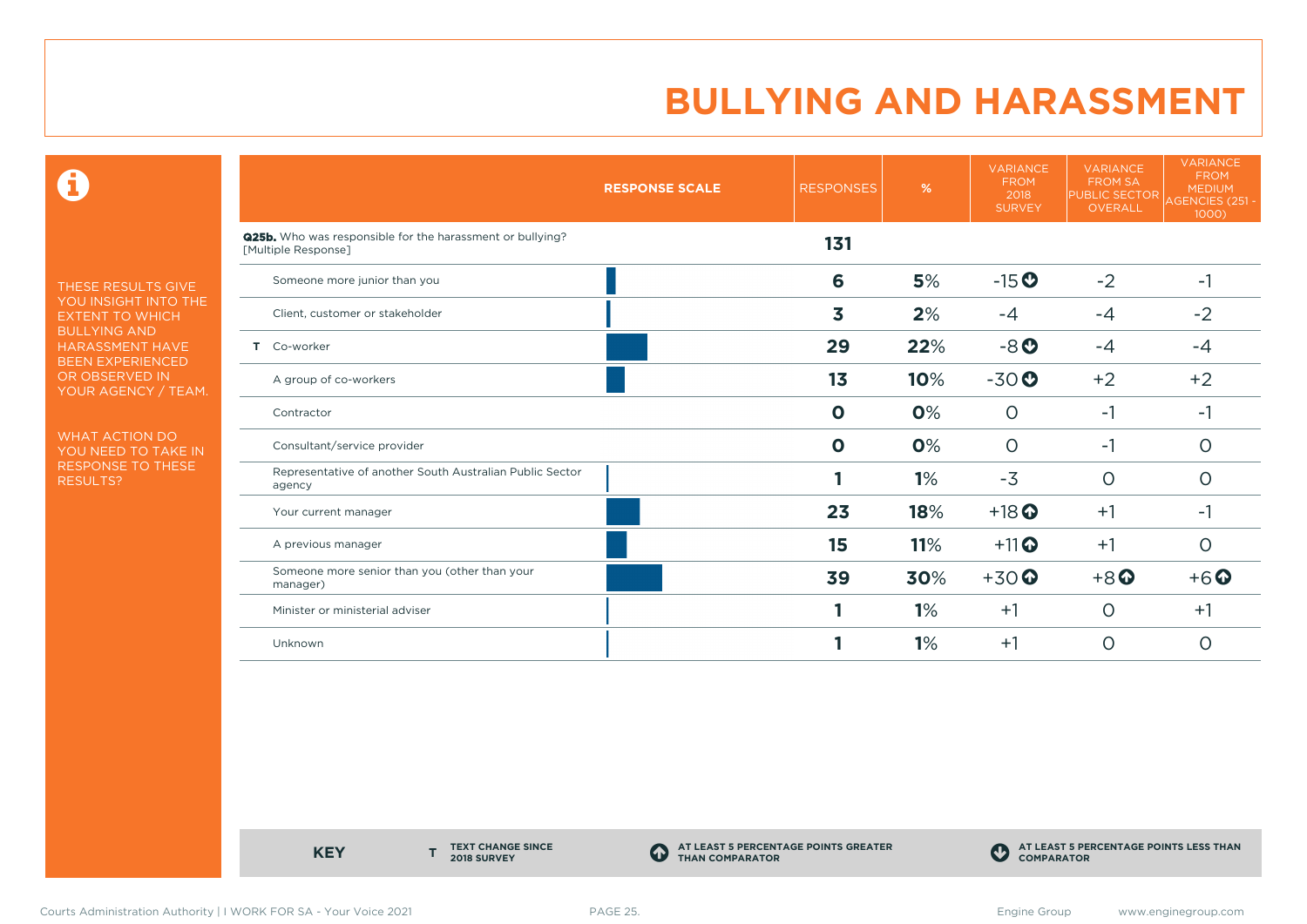$\mathbf \Theta$ 

THESE RESULTS GIVE YOU INSIGHT INTO THE EXTENT TO WHICH BULLYING AND HARASSMENT HAVE BEEN EXPERIENCED OR OBSERVED IN YOUR AGENCY / TEAM.

WHAT ACTION DO YOU NEED TO TAKE IN RESPONSE TO THESE RESULTS?

|                                                                                                                 | <b>RESPONSE SCALE</b> | <b>RESPONSES</b> | %   | <b>VARIANCE</b><br><b>FROM</b><br>2018<br><b>SURVEY</b> | <b>VARIANCE</b><br><b>FROM SA</b><br><b>PUBLIC SECTOR</b><br>OVERALL | <b>VARIANCE</b><br><b>FROM</b><br><b>MEDIUM</b><br>AGENCIES (251 -<br>1000) |
|-----------------------------------------------------------------------------------------------------------------|-----------------------|------------------|-----|---------------------------------------------------------|----------------------------------------------------------------------|-----------------------------------------------------------------------------|
| <b>Q25c.</b> What did you do in response to the bullying and<br>harassment you experienced? [Multiple Response] |                       | 180              |     |                                                         |                                                                      |                                                                             |
| Lodged an internal grievance or complaint                                                                       |                       | 18               | 10% |                                                         | $+2$                                                                 | $+2$                                                                        |
| Lodged an external complaint (e.g. with the Equal<br>Opportunity Commission, SafeWork SA or the ICAC)           |                       | 4                | 2%  |                                                         | $+1$                                                                 | $+1$                                                                        |
| Took leave                                                                                                      |                       | 20               | 11% |                                                         | $+1$                                                                 | $+1$                                                                        |
| Submitted a workers compensation claim                                                                          |                       | $\overline{2}$   | 1%  |                                                         | $\circ$                                                              | $+1$                                                                        |
| Left the role/team/agency                                                                                       |                       | 8                | 4%  |                                                         | $+1$                                                                 | $+1$                                                                        |
| Accessed counselling through the agency's Employee<br>Assistance Program (EAP)                                  |                       | 12               | 7%  |                                                         | $\circ$                                                              | 0                                                                           |
| Accessed professional help (other than EAP)                                                                     |                       | 12               | 7%  |                                                         | $-1$                                                                 | $-2$                                                                        |
| Sought support from my manager                                                                                  |                       | 26               | 14% |                                                         | $-2$                                                                 | -4                                                                          |
| Sought support from a colleague                                                                                 |                       | 31               | 17% |                                                         | $-4$                                                                 | -1                                                                          |
| Approached the person and asked them to stop                                                                    |                       | 12               | 7%  |                                                         | $-3$                                                                 | $-2$                                                                        |
| Nothing                                                                                                         |                       | 20               | 11% |                                                         | $+2$                                                                 | $+1$                                                                        |
| Other                                                                                                           |                       | 15               | 8%  |                                                         | $+2$                                                                 | $+2$                                                                        |

**KEY C** 

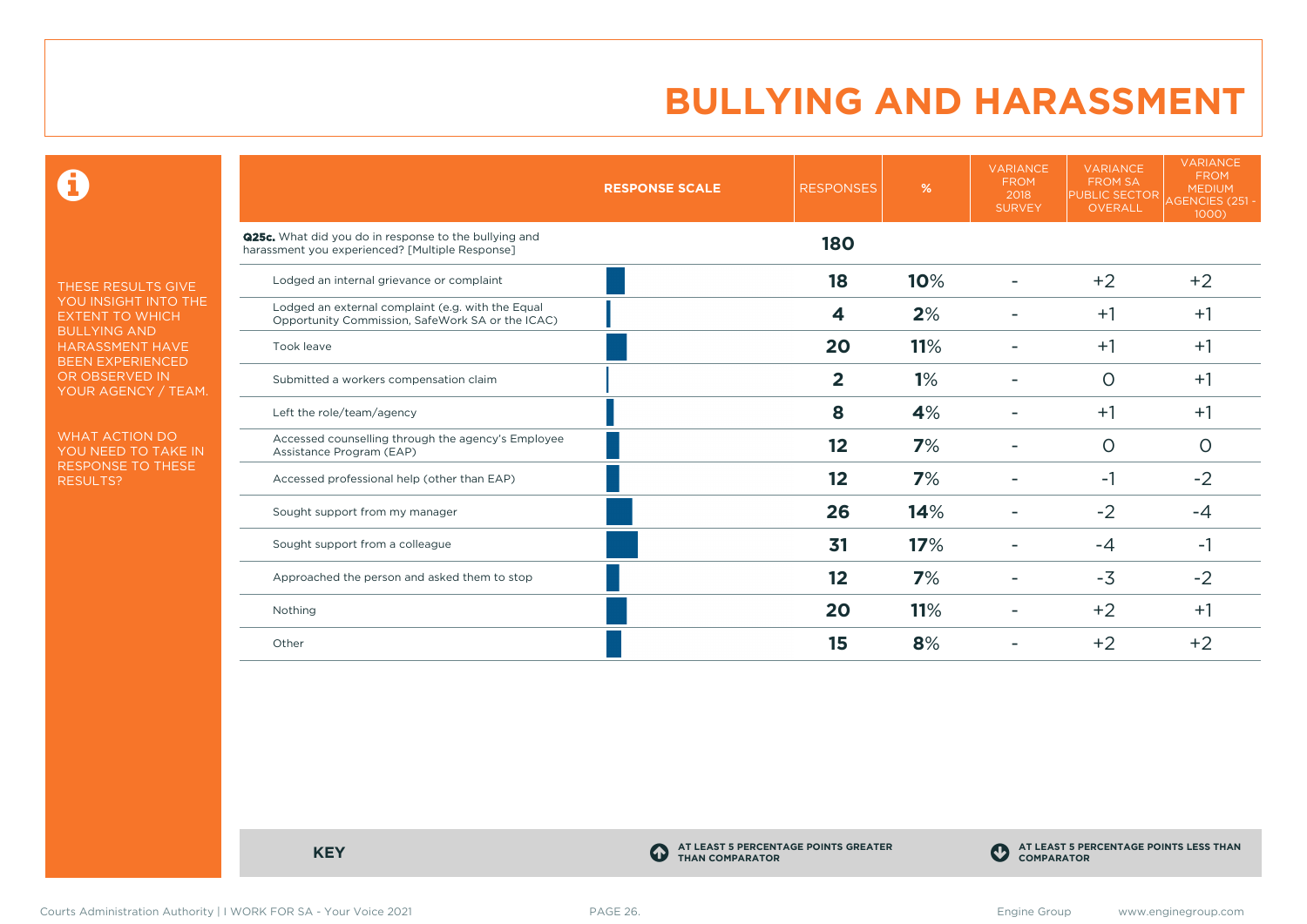$\mathbf \Theta$ 

THESE RESULTS GIVE YOU INSIGHT INTO THE EXTENT TO WHICH BULLYING AND HARASSMENT HAVE BEEN EXPERIENCED OR OBSERVED IN YOUR AGENCY / TEAM.

WHAT ACTION DO YOU NEED TO TAKE IN RESPONSE TO THESE RESULTS?

|                                                                | <b>RESPONSE SCALE</b> | <b>RESPONSES</b> | $\frac{9}{6}$ | <b>VARIANCE</b><br><b>FROM</b><br>2018<br><b>SURVEY</b> | <b>VARIANCE</b><br><b>FROM SA</b><br><b>PUBLIC SECTOR</b><br>OVERALL | <b>VARIANCE</b><br><b>FROM</b><br><b>MEDIUM</b><br>AGENCIES (251 -<br>$1000$ ) |
|----------------------------------------------------------------|-----------------------|------------------|---------------|---------------------------------------------------------|----------------------------------------------------------------------|--------------------------------------------------------------------------------|
| <b>Q25d.</b> Was your complaint resolved to your satisfaction? |                       | 18               |               |                                                         |                                                                      |                                                                                |
| Yes                                                            |                       | 2                | 11%           | $-17$ $\odot$                                           | $-5o$                                                                | $-8o$                                                                          |
| <b>No</b>                                                      |                       | 12               | 67%           | $+24$ $\odot$                                           | $+12$ <sup>O</sup>                                                   | $+20$                                                                          |
| Unsure                                                         |                       | 3                | 17%           | $+2$                                                    | $+4$                                                                 | - 1                                                                            |
| The complaint is still being processed                         |                       |                  | 6%            | $-9$ $\odot$                                            | $-12$ <sup>O</sup>                                                   | $-11$ <sup>O</sup>                                                             |

**KEY C** 

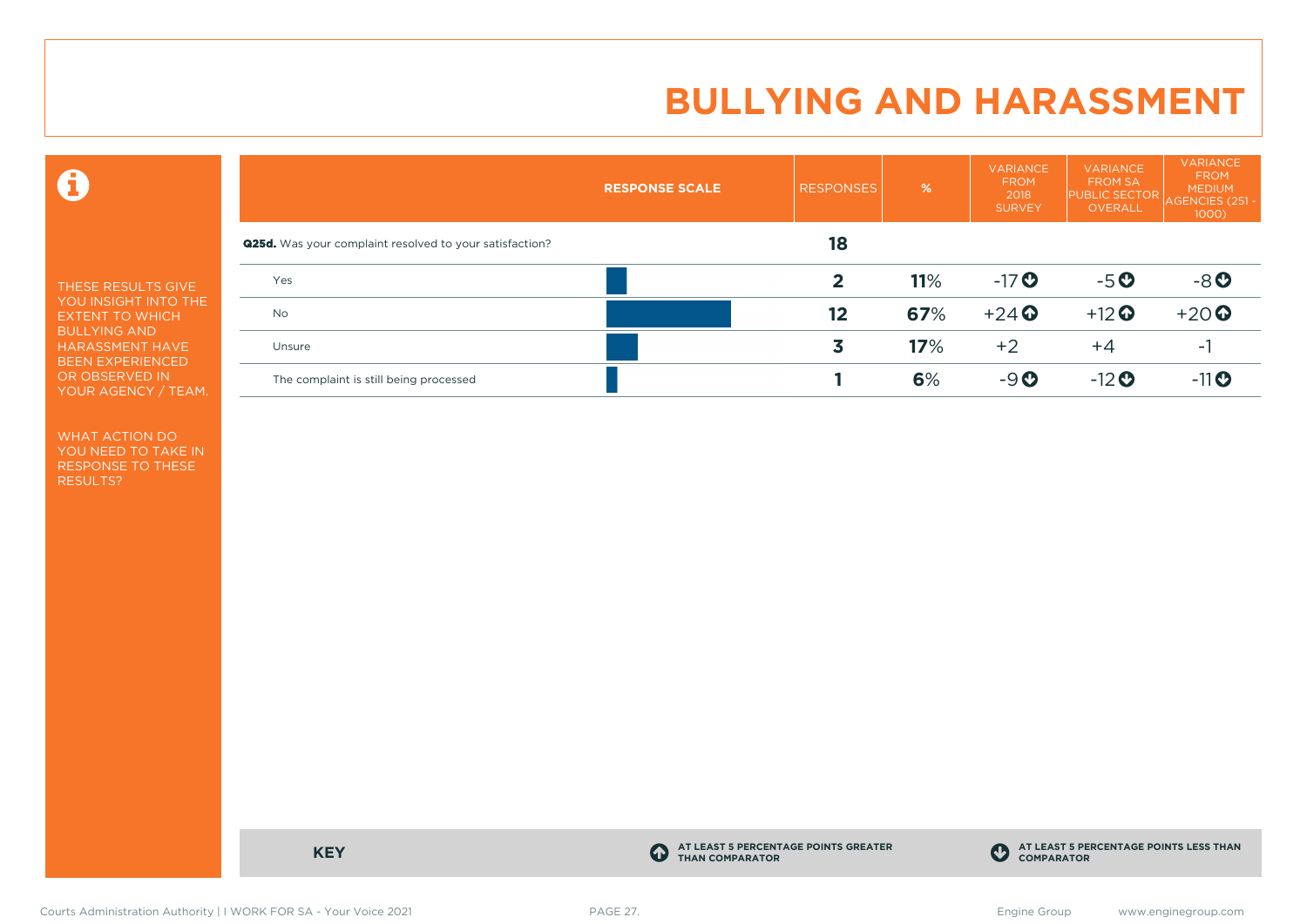$\mathbf \Theta$ 

THESE RESULTS GIVE YOU INSIGHT INTO THE EXTENT TO WHICH BULLYING AND HARASSMENT HAVE BEEN EXPERIENCED OR OBSERVED IN YOUR AGENCY / TEAM.

WHAT ACTION DO YOU NEED TO TAKE IN RESPONSE TO THESE RESULTS?

|                                                               | <b>RESPONSE SCALE</b> | <b>RESPONSES</b> | $\%$ | <b>VARIANCE</b><br><b>FROM</b><br>2018<br><b>SURVEY</b> | <b>VARIANCE</b><br><b>FROM SA</b><br><b>PUBLIC SECTOR</b><br>OVERALL | <b>VARIANCE</b><br><b>FROM</b><br><b>MEDIUM</b><br>AGENCIES (251 -<br>1000) |
|---------------------------------------------------------------|-----------------------|------------------|------|---------------------------------------------------------|----------------------------------------------------------------------|-----------------------------------------------------------------------------|
| Q25e. Why did you not lodge one? [Multiple Response]          |                       | 191              |      |                                                         |                                                                      |                                                                             |
| The matter was resolved informally                            |                       | 3                | 2%   |                                                         | $-3$                                                                 | $-2$                                                                        |
| It could affect my career                                     |                       | 22               | 12%  |                                                         | $-3$                                                                 | $-3$                                                                        |
| It could affect my working relationships                      |                       | 32               | 17%  |                                                         | $-1$                                                                 | $-2$                                                                        |
| Managers accepted the behaviour                               |                       | 22               | 12%  |                                                         | $+2$                                                                 | $+1$                                                                        |
| I did not trust that action would be taken                    |                       | 33               | 17%  |                                                         | $-4$                                                                 | $-2$                                                                        |
| I didn't think anyone would believe me                        |                       | $\boldsymbol{9}$ | 5%   |                                                         | $\circ$                                                              | $+1$                                                                        |
| I did not have enough evidence                                |                       | 11               | 6%   |                                                         | $+1$                                                                 | O                                                                           |
| I did not think the harassment/bullying was serious<br>enough |                       | 8                | 4%   |                                                         | $-2$                                                                 | $-2$                                                                        |
| I did not know how to report it                               |                       | 1 <sub>3</sub>   | 7%   |                                                         | $+3$                                                                 | $+3$                                                                        |
| I thought the reporting process was too difficult             |                       | 12               | 6%   |                                                         | $+3$                                                                 | $+3$                                                                        |
| I thought that action would be too slow                       |                       | 6                | 3%   |                                                         | $\circ$                                                              | $+1$                                                                        |
| Other                                                         |                       | 20               | 10%  |                                                         | $+4$                                                                 | $+3$                                                                        |

**KEY C** 

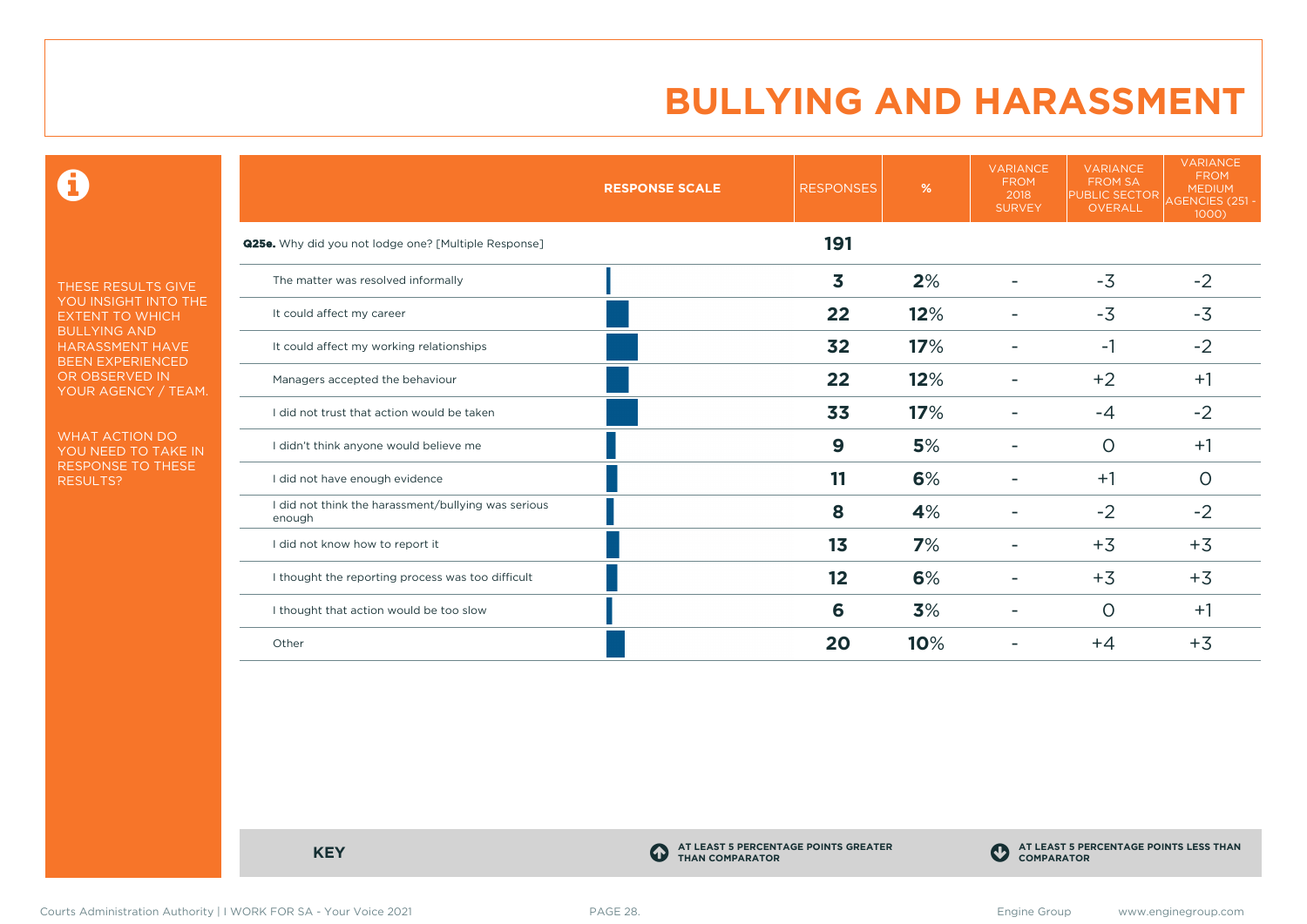# **DISCRIMINATION**

 $\mathbf \Theta$ 

THESE RESULTS GIVE YOU INSIGHT INTO EXPERIENCES OF DISCRIMINATION IN THIS AGENCY / TEAM

WHAT ACTION DO YOU NEED TO TAKE IN RESPONSE TO THESE RESULTS?

|                                                                                                                             | <b>RESPONSE SCALE</b> | <b>RESPONSES</b> | %   | <b>VARIANCE</b><br><b>FROM</b><br>2018<br><b>SURVEY</b> | <b>VARIANCE</b><br><b>FROM SA</b><br><b>PUBLIC SECTOR</b><br>OVERALL | <b>VARIANCE</b><br><b>FROM</b><br><b>MEDIUM</b><br>AGENCIES (251<br>$1000$ ) |
|-----------------------------------------------------------------------------------------------------------------------------|-----------------------|------------------|-----|---------------------------------------------------------|----------------------------------------------------------------------|------------------------------------------------------------------------------|
| <b>Q26.</b> During the last 12 months, in your current agency, have you<br>personally experienced workplace discrimination? |                       | 270              |     |                                                         |                                                                      |                                                                              |
| <b>No</b>                                                                                                                   |                       | 198              | 73% |                                                         | $-8o$                                                                | $-11$ <sup>O</sup>                                                           |
| Yes, from people in my agency                                                                                               |                       | 47               | 17% |                                                         | $+8$ <sup>O</sup>                                                    | $+11$ <sup>O</sup>                                                           |
| Yes, from people outside my agency                                                                                          |                       |                  | 1%  |                                                         |                                                                      |                                                                              |
| Don't know                                                                                                                  |                       | 22               | 8%  |                                                         |                                                                      |                                                                              |

**KEY C** 

**AT LEAST 5 PERCENTAGE POINTS GREATER THAN COMPARATOR**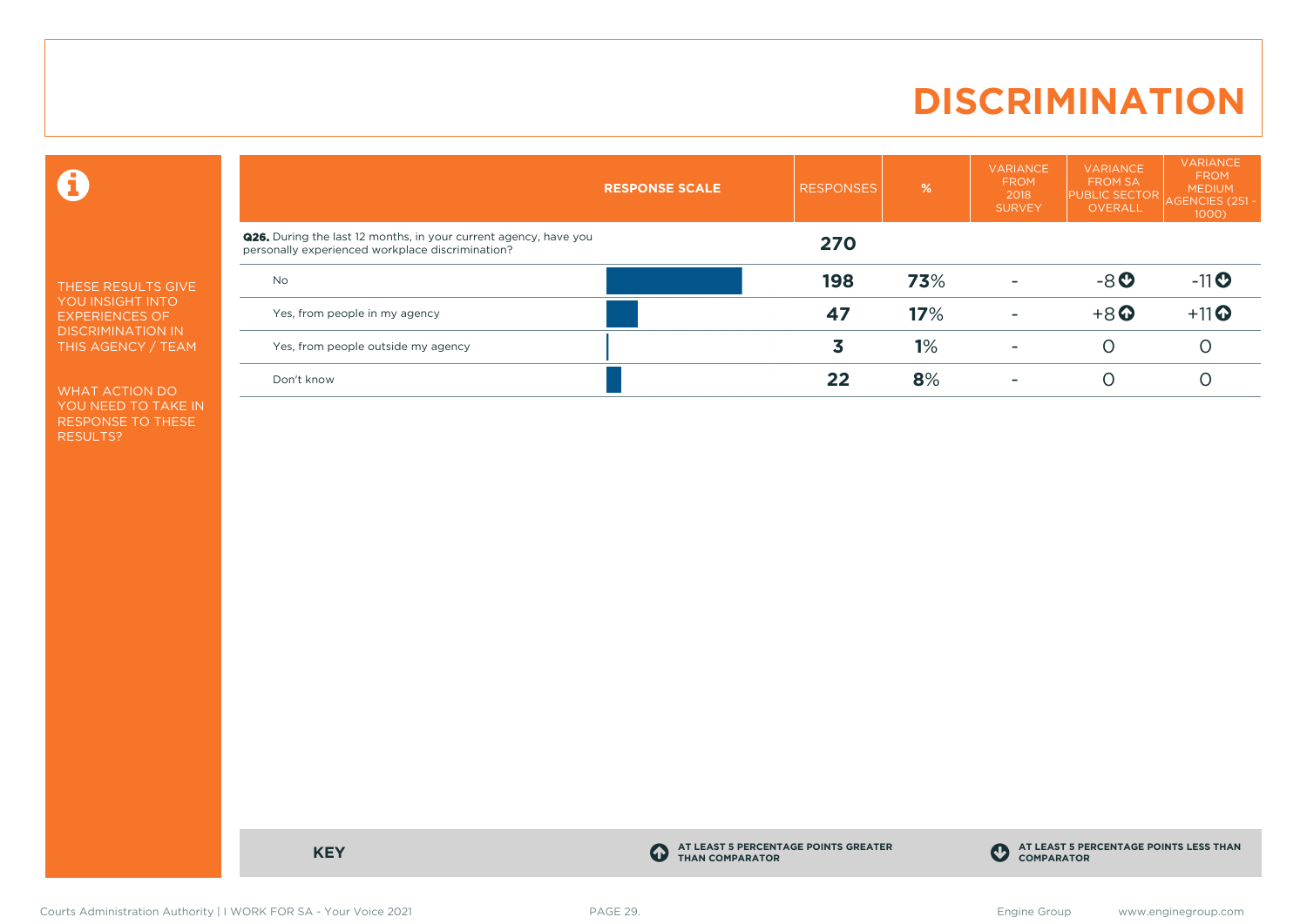### **DISCRIMINATION**

 $\mathbf \Theta$ 

THESE RESULTS GIVE YOU INSIGHT INTO EXPERIENCES OF DISCRIMINATION IN THIS AGENCY / TEAM

WHAT ACTION DO YOU NEED TO TAKE IN RESPONSE TO THESE RESULTS?

|                                                                                          | <b>RESPONSE SCALE</b> | <b>RESPONSES</b> | %   | <b>VARIANCE</b><br><b>FROM</b><br>2018<br><b>SURVEY</b> | <b>VARIANCE</b><br><b>FROM SA</b><br>PUBLIC SECTOR<br>OVERALL | <b>VARIANCE</b><br><b>FROM</b><br><b>MEDIUM</b><br><b>AGENCIES (251 -</b><br>1000) |
|------------------------------------------------------------------------------------------|-----------------------|------------------|-----|---------------------------------------------------------|---------------------------------------------------------------|------------------------------------------------------------------------------------|
| <b>Q26a.</b> What was the type of discrimination you experienced?<br>[Multiple Response] |                       | 80               |     |                                                         |                                                               |                                                                                    |
| Age                                                                                      |                       | 11               | 14% | $\blacksquare$                                          | $-1$                                                          | $+1$                                                                               |
| Breastfeeding                                                                            |                       | $\mathbf 0$      | 0%  | $\blacksquare$                                          | $\circ$                                                       | $\circ$                                                                            |
| Caring responsibilities                                                                  |                       | 3                | 4%  | $\blacksquare$                                          | $-2$                                                          | $-1$                                                                               |
| Disability/impairment                                                                    |                       | $\overline{2}$   | 3%  | $\blacksquare$                                          | $-1$                                                          | $-1$                                                                               |
| Gender identity/gender history                                                           |                       | 5                | 6%  | ۰                                                       | $+1$                                                          | $+1$                                                                               |
| Marital status                                                                           |                       | 1                | 1%  | $\equiv$                                                | $\circ$                                                       | $+1$                                                                               |
| Part-time work status                                                                    |                       | 7                | 9%  | $\blacksquare$                                          | $\circ$                                                       | $+1$                                                                               |
| Political conviction including trade union activity                                      |                       | $\overline{2}$   | 3%  | ۰                                                       | $\circ$                                                       | $+2$                                                                               |
| Pregnancy including maternity/paternity leave status                                     |                       | $\mathbf 0$      | 0%  | $\blacksquare$                                          | $-2$                                                          | -1                                                                                 |
| Race/cultural background                                                                 |                       | 9                | 11% | ۰                                                       | $-3$                                                          | $\circ$                                                                            |
| Religious conviction                                                                     |                       | $\overline{2}$   | 3%  | $\blacksquare$                                          | $+1$                                                          | $+1$                                                                               |
| Sex                                                                                      |                       | 10               | 13% | $\blacksquare$                                          | $+5$ <sup>O</sup>                                             | $\circ$                                                                            |
| Sexual orientation                                                                       |                       | $\mathbf 0$      | 0%  | ۰                                                       | $-2$                                                          | $-1$                                                                               |
| Work from home/remote status                                                             |                       | 1                | 1%  | ۰                                                       | $-5o$                                                         | $-8o$                                                                              |
| Physical health/mental health challenges (not defined as a<br>disability)                |                       | 5                | 6%  | $\overline{\phantom{a}}$                                | $-3$                                                          | $-3$                                                                               |
| Other                                                                                    |                       | 22               | 28% | $\blacksquare$                                          | $+12$ <sup>O</sup>                                            | $+8$ <sup><math>\odot</math></sup>                                                 |

**KEY C** 

**AT LEAST 5 PERCENTAGE POINTS GREATER THAN COMPARATOR**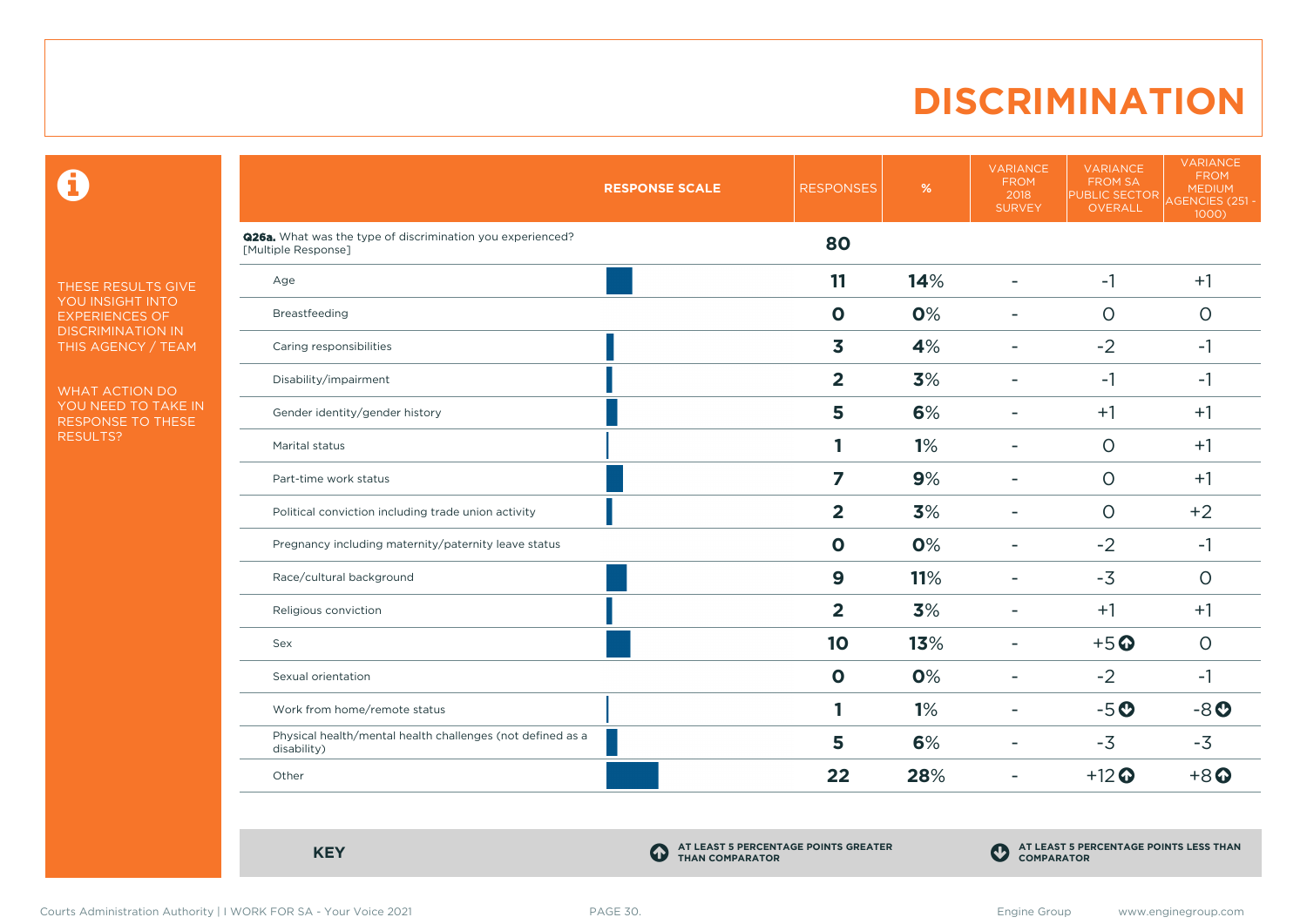# **APPENDIX A: METHODOLOLOGY**

#### SURVEY TIMEFRAME

This report contains results for the I WORK FOR SA - Your Voice Survey 2021, which was open from 27 April to 28 May 2021.

#### INDEX CALCULATIONS

Where questions have been grouped together to form an index for example Enabling High Performance, this has been calculated by adding the positive scores of all items in the group, and then dividing by the total number of respondents across all questions in the group to create a % positive average figure. For ease of reporting this figure has been rounded. Please note this does not apply to the Engagement Index which has been calculated using the method outlined below.

#### EMPLOYEE ENGAGEMENT INDEX

Scores are assigned to each of the question responses in the index (100% Strongly agree, 75% Agree, 50% Neither agree nor disagree, 25% Disagree, and 0% Strongly disagree). Once the scores are added together these are then divided by the number of respondents to create an average % positive. For ease of reporting this figure has been rounded.

#### KEY DRIVER ANALYSIS

Experience tells us that a successful response to survey results requires focus on key priorities. Key driver analysis (KDA) helps identify these priority areas. Statistical techniques including factor and regression analysis identifies the factors (groups of questions) and individual questions with the strongest influence on your engagement index.

Firstly, factor analysis identifies patterns in the survey questions, allowing us to see if a group of questions are measuring the same underlying characteristic(s) (i.e. they belong to the same survey theme). This statistical technique assumes that when questions are answered in a similar way, the employee is thinking about the same underlying theme.

Regression analysis is then used to identify questions most likely to influence and drive employee engagement within each theme. This is achieved by developing a statistical model which determines the importance ('weight') of each question on engagement. These weights are used to identify which questions have the most impact on engagement. Once we know the highest impacting factors, to simplify reporting we take the highest impacting questions from the top factors to determine 5 key driver questions.

In order to assist smaller organisations and teams to obtain a set of priorities or 'key drivers' we also use local driver analysis (LDA). This is an automated technique which uses correlation analysis to explore the relationship between the survey questions and engagement. Correlation will rank survey questions, and the top 5 are reported as 'key drivers'. Where a team has less than 20 respondents' drivers are inherited from the parent unit.